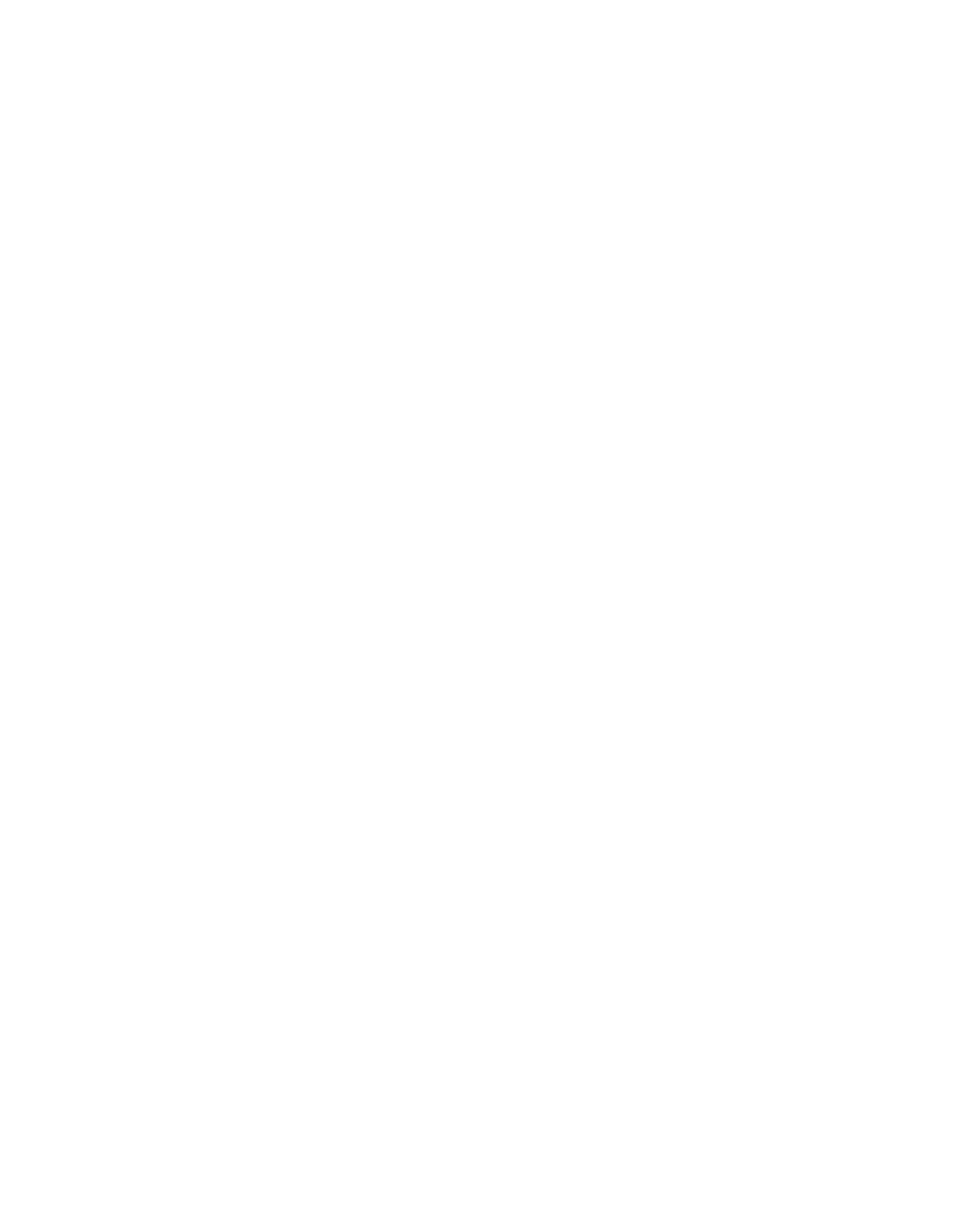# 2018 Price Index Of Operating Costs

## What's New

- ◆ The Price Index of Operating Costs (PIOC) for Rent Stabilized Apartment Buildings increased 4.5% this year.
- $\blacklozenge$  All costs in natural-gas heated buildings increased 4.4% and all costs in fuel-oil heated buildings increased 5.1%.
- ◆ The "Core" PIOC, which excludes the changes in fuel oil prices, natural gas, and steam costs, is useful for analyzing inflationary trends. The Core PIOC rose by 3.7% this year.
- $\blacklozenge$  Fuel costs increased 16.4%, the highest increase of any PIOC component.
- $\triangle$  Real estate taxes increased 6.3%, primarily due to a rise in assessments for Class Two properties.
- $\blacklozenge$  The Utilities component increased by 0.5%, primarily due to an increase in electricity costs.
- $\blacklozenge$  The Price Index of Operating Costs for Rent Stabilized Apartment Buildings is projected to increase 3.4% next year.

# Introduction

The *Price Index of Operating Costs* (PIOC) measures changes in the cost of purchasing a specified set of goods and services (market basket) used in the operation and maintenance of rent stabilized apartment buildings in New York City. The PIOC consists of seven cost components: Taxes, Labor Costs, Fuel, Utilities, Maintenance, Administrative Costs and Insurance Costs. The specific goods and services (items) within each component were originally selected based on a study of 1969 expenditure patterns by owners of rent stabilized apartment buildings. The specific items included in each component have changed over time in order to reflect changes in owner expenditure patterns. The methodology for determining the costs for each component is described in the final section of this report. The measured price changes (price relatives) in each index component are presented in Appendix 2. The relative importance of each index component as a percentage of total operating and maintenance expenditures is



shown by its "expenditure weight" (see Appendix 2). The 2017-2018 price changes and expenditure weights are then combined to provide the overall change in the PIOC for 2017-2018. 1

Changes in the overall PIOC result from changes in

the prices of individual goods and services, each weighted by its relative importance as a percentage of total operating and maintenance (O&M) expenditures. Because the market basket is fixed in the sense that the quantities of goods and services of each kind remain constant, the relative importance of the various goods and services will change when their prices increase either more quickly or more slowly than average. Thus, the relative importance, or weight, attached to each good or service changes from year to year to reflect the different rates of price change among the various index items.

# **Overview**

This year, the PIOC for all rent stabilized apartment buildings increased by 4.5%. Increases occurred in all PIOC components. The largest proportional increase was seen in Fuel (16.4%), followed by Taxes (6.3%). More moderate increases occurred in Maintenance (3.4%), Insurance Costs (3.3%), Labor Costs (3.2%), Administrative Costs (1.6%), and Utilities (0.5%). The growth in the Consumer Price Index (CPI), which measures inflation in a wide range of consumer goods and services, during this same time period was lower than the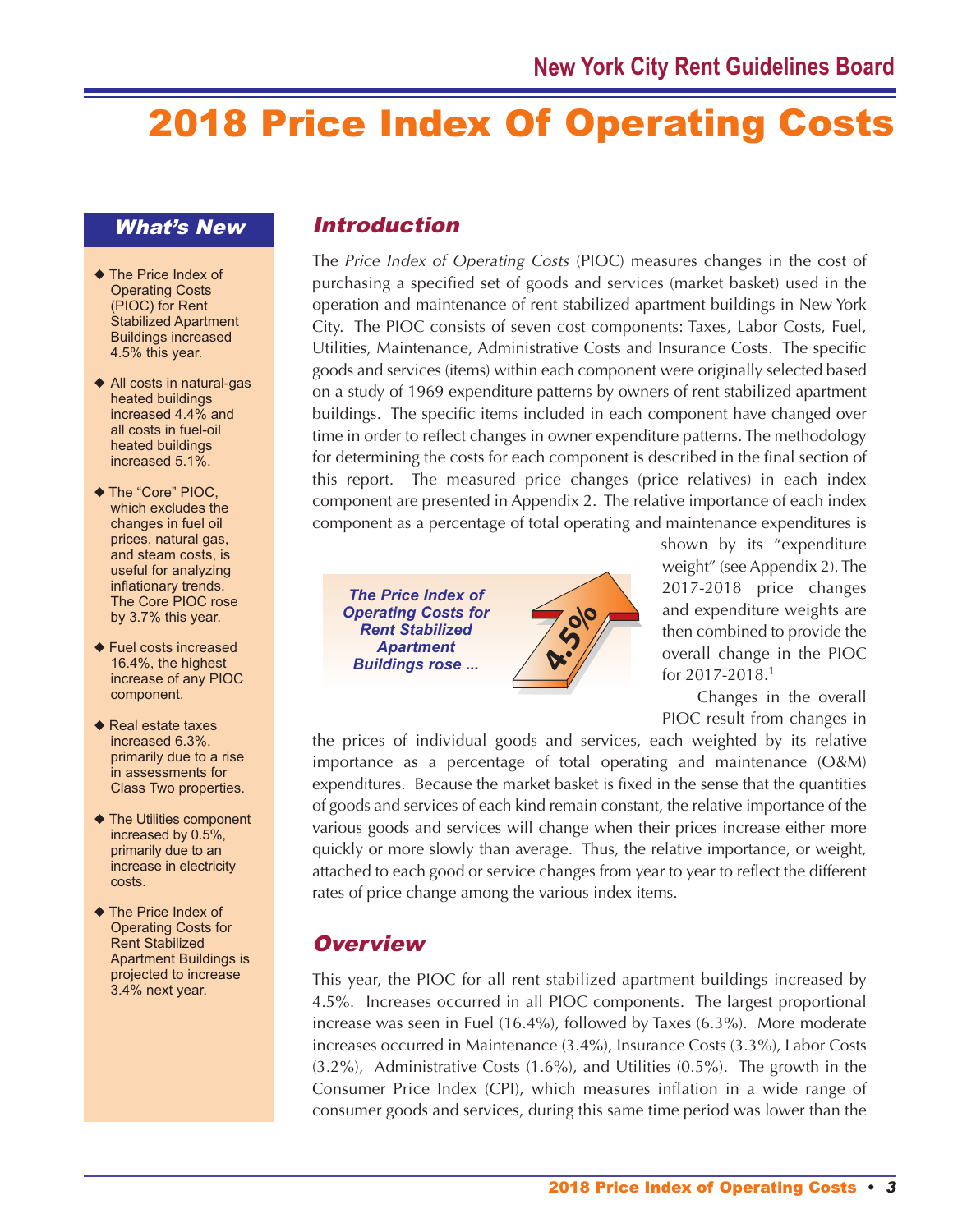## Apartments

*Change In Costs for Rent Stabilized Apartment Buildings, March 2017 to March 2018*

| <b>All Costs</b>            | 4.5%  |
|-----------------------------|-------|
| <b>Insurance Costs</b>      | 3.3%  |
| <b>Administrative Costs</b> | 1.6%  |
| Maintenance                 | 3.4%  |
| <b>Utilities</b>            | 0.5%  |
| Fuel                        | 16.4% |
| <b>Labor Costs</b>          | 3.2%  |
| <b>Taxes</b>                | 6.3%  |
|                             |       |

## Terms and Definitions

**Price Index** - the measure of price change in a market basket of goods and services.

**Component** - categories of goods and services, such as Labor Costs or Taxes, that comprise the market basket of a price index.

**Item** - representative individual goods and services within a component, such as Bucket, Plumbing, Faucet or Roof Repair.

**Price Relative** - the change between current and prior year's prices.

**Expenditure Weight** - the relative importance of the change in costs of different goods and services.

**Specification** - defined pricing units with specific terms of sale, such as cash, volume or trade discounts.

PIOC, rising  $1.8\%$ <sup>2</sup> See the table on this page and Appendix 2 for changes in costs and prices for all rent stabilized apartment buildings from 2017-2018.

The "Core" PIOC, which excludes changes in fuel oil, natural gas, and steam costs used for heating buildings, is useful for analyzing long-term inflationary trends. The Core PIOC rose by 3.7% this year and was lower than the overall PIOC due to the exclusion of costs in the Fuel component, which rose 16.4%.

## Price Index Components

### **Taxes**



The Taxes component of the PIOC is based entirely on real estate taxes and accounts for nearly 30% of the overall price index. The change in tax cost is estimated by comparing aggregate taxes levied on rent stabilized apartment buildings in Fiscal Year (FY) 2017 and

FY 2018. Aggregate real estate taxes rose this year by 6.3%. The growth in taxes was primarily due to an 9.0% rise in assessments. The rise in assessments was offset by a rise in the total value of exemptions, which had the effect of lowering the total rise in taxes by 1.0%. In addition, a decline in the tax rate for Class 2 buildings of 1.3% also helped to offset the rise in assessments. Change in tax abatements had little impact on the change in Taxes for 2018.

**Tax Levy —** The total tax levy for all properties in the City (commercial and residential) increased by 7.5% from FY 2017 to FY 2018. The large majority of rent stabilized apartments are contained in multi-family buildings that are in Tax Class Two. The total Class Two property levy rose at a faster pace than that of the City as a whole, at a rate of 8.0%. The distribution of the levy among property classes tends to shift from year to year. From FY 2017 to FY 2018, the levy share for Class Two properties increased by 0.2 percentage points, from 37.26% to 37.42% of the total tax burden. This is significantly higher than the 26.3% share that was established at the inception of the four-class tax system in 1983.

**Tax Rate —** The average annual FY 2017 Class Two tax rate of 12.892 decreased by 1.3%, resulting in a new annualized rate of 12.719 for FY 2018. This is the fourth time in the past six years that the Class Two tax rate decreased. For a historical perspective on changes in the tax rate, abatements, and exemptions, see the green bars on the graph on the next page.

**Assessments —** Assessed valuations of properties containing rent stabilized units rose by 9.0% Citywide in FY 2018. Assessments rose in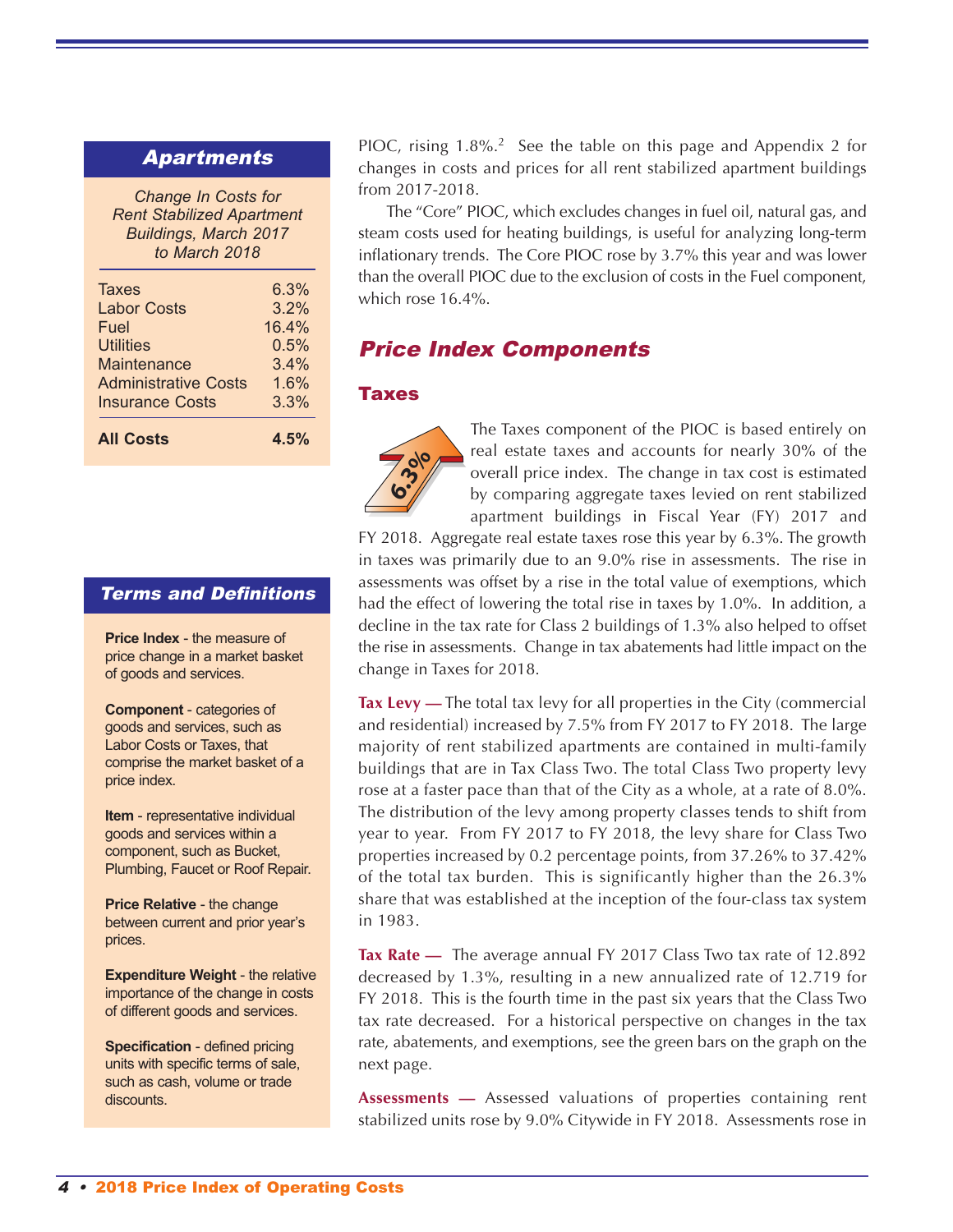all five boroughs, with Brooklyn witnessing the highest growth at 11.9%, followed by the Bronx at 9.4%, Queens at 9.1%, Staten Island at 8.1% and Manhattan at 7.8%. Buildings in Manhattan drive much of the change in assessed value Citywide. This was true in FY 2018, with 62% of the total assessed value attributed to this borough. For a historical perspective on changes in tax assessments, see the orange bars on the graph below.

**Abatements and Exemptions —** This year, the number of rent stabilized buildings receiving tax abatements increased by 0.14% from the previous fiscal year. In addition, the average benefit value of the typical tax abatement increased by 16.3% from FY 2017 to FY 2018. The net impact of the increase in the number of buildings receiving abatements and the increase in the average abatement value was a negligible decrease in the overall change in Taxes of just 0.2%.

In FY 2018, 0.4% fewer rent stabilized buildings benefited from tax exemptions. However, the value of the average tax exemption increased by 6.1%. This combination of an increase in the average value of tax exemptions and the decrease in the number of buildings receiving exemptions resulted in reducing the increase in the overall change in Taxes by 1.0%. (See Appendices 5 and 6.)

#### Labor Costs



The Price Index measure of Labor Costs includes union and non-union salaries and benefits, in addition to Social Security and unemployment insurance. The cost of unionized labor

makes up two-thirds of the Labor Costs component. The entire Labor Costs component comprises 16.7% of the overall Price Index.

Labor Costs rose 3.2%, 0.9 percentage points less than last year's rise of 4.1%. The rise in Labor Costs was due to increases in union and non-union wages, as well as rising costs in healthcare and pension

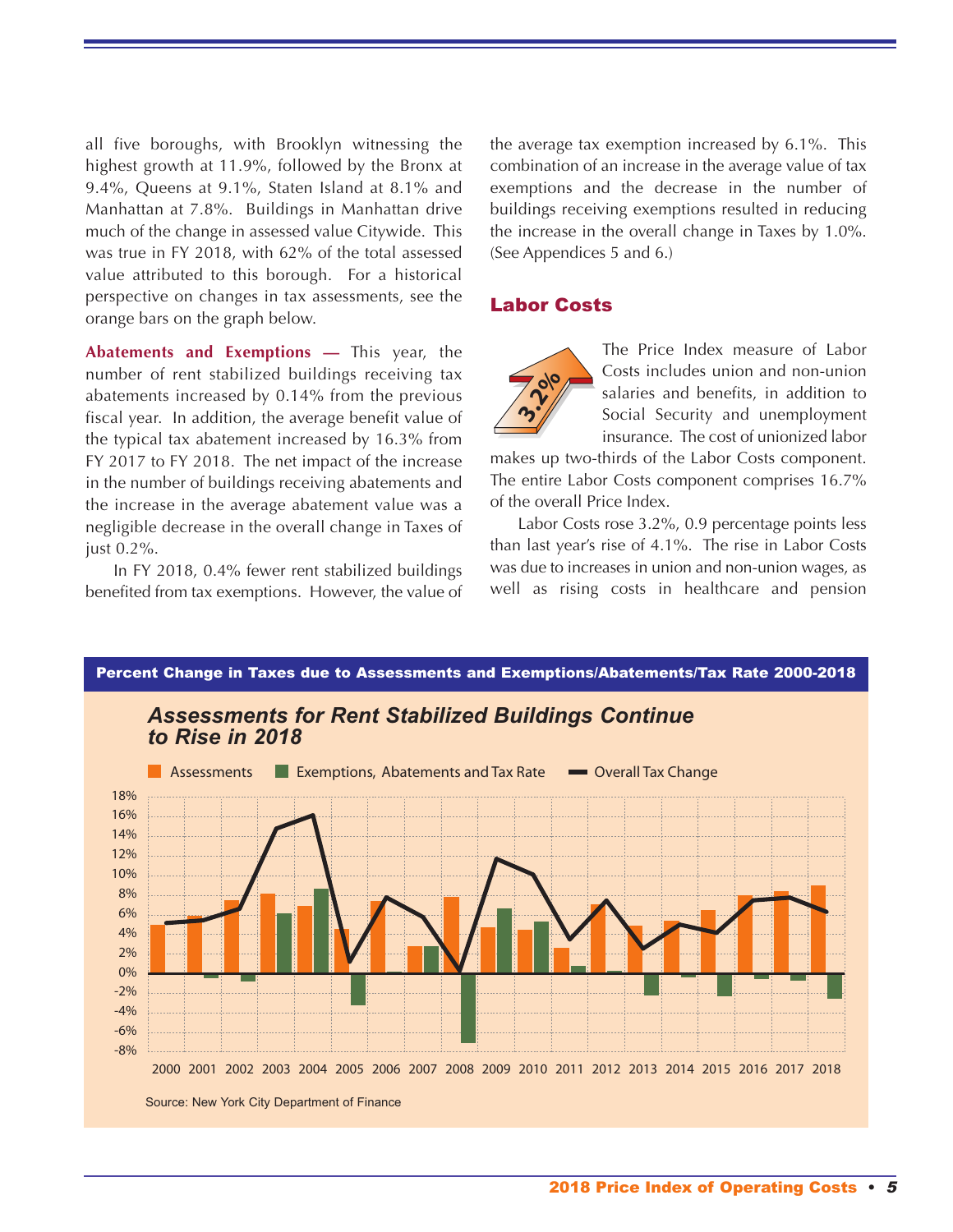contributions. The decline in unemployment insurance of 12.8% had minimal impact, since it accounts for less than one-half of one percent of this component's weight.

Wages comprise three-quarters of the Labor Costs component. Non-union pay increased by 5.1%, a half percentage point lower than the increase seen in the 2017 PIOC (5.6%). Unionized wages also rose, rising by 2.7%, a larger increase than the 2.4% witnessed last year.

Health and welfare benefits, which comprises more than 21% of the Labor Costs component, increased 1.7%. See Appendix 2 for all Labor Costs item weights and price relatives.

## Fuel



The Fuel component comprises 6.4% of this year's Price Index. The change in cost measured in this component considers both the change in weather and the change in prices for heating

multifamily buildings by fuel oil, natural gas, and steam. 3

This year the Fuel component increased 16.4%, following a 24.6% rise in the prior year. Natural gas costs, which account for 49% of the overall costs in this component, increased 15.4%. The cost for heating buildings by fuel oil makes up 43% of this component, and increased 19.9%. Steam costs rose 4.5%, but these costs account for only 8% of the Fuel component. 4

Along with measuring price, the PIOC also takes into account the effect of weather on the demand for fuel, especially during the heating season when the large majority of fuel is burned. Since the weather this year was colder than last year, the increase in fuel cost was greater than it would have been if prices alone were considered. For instance, the increase in fuel oil costs was greater than the rise in fuel oil prices, with prices increasing 16.3%, but costs rising 19.9%. In years where the weather does not vary much from the prior year, the change in the cost of fuel oil is roughly equal to that of the change in price, such as in 2015. See the table on this page for a comparison of the past ten years of fuel oil cost relatives to fuel oil prices. See Appendix 2 for all Fuel item weights and price relatives.

### Fuel Oil Cost Relatives vs. Change in Fuel Prices, 2009-2018

| <b>PIOC</b><br>Year | <b>Fuel Oil Cost</b><br>Relative* | Change in<br><b>Fuel Oil Price**</b> |
|---------------------|-----------------------------------|--------------------------------------|
| 2018                | 19.9%                             | 16.3%                                |
| 2017                | 22.1%                             | 7.3%                                 |
| 2016                | $-45.5%$                          | $-30.9%$                             |
| 2015                | $-23.4%$                          | $-22.5%$                             |
| 2014                | 7.8%                              | 0.3%                                 |
| 2013                | $20.0\%$                          | 2.9%                                 |
| 2012                | 1.6%                              | 20.8%                                |
| 2011                | 23.1%                             | 20.3%                                |
| 2010                | 0.5%                              | 6.7%                                 |
| 2009                | $-10.1%$                          | $-16.9%$                             |

\* The Fuel Oil Cost Relative factors in the effect of weather on total fuel oil consumption. In months that are colder than the same month in the prior year, the weather factor will put upward pressure on the fuel oil relative. In months that are warmer than the same month in the prior year, downward pressure is placed on the Fuel Oil Cost Relative.

\*\* Weighted change in #2, #4 and #6 fuel oil prices. From 2016 forward, weighted change in #2 and #4 fuel oil prices only.

Source: NYC RGB Price Indices of Operating Costs, 2009-2018

#### **Utilities**



The Utilities component consists of non-heating natural gas and electricity costs, as well as water and sewer charges, and it comprises 10.3% of this year's Price Index. In

the case of the gas and electricity items, changes in costs are measured using the PIOC specifications (e.g., the quantity of electricity and gas being purchased) and the changes in rate schedules. Water and sewer costs are based on rate adjustments set by the NYC Water Board and they account for 73% of the Utilities component.

This year Utilities increased 0.5%, compared to a 0.8% decrease in the previous year. The increase in this component was driven by increases in the cost of electricity and natural gas. Electricity costs, which account for just over 26% of this component, increased by 1.5%, while gas costs, which account for less than one percent of the Utilities component, rose 10.6%. But water and sewer charges, which account for more than 73% of this component, were flat for the second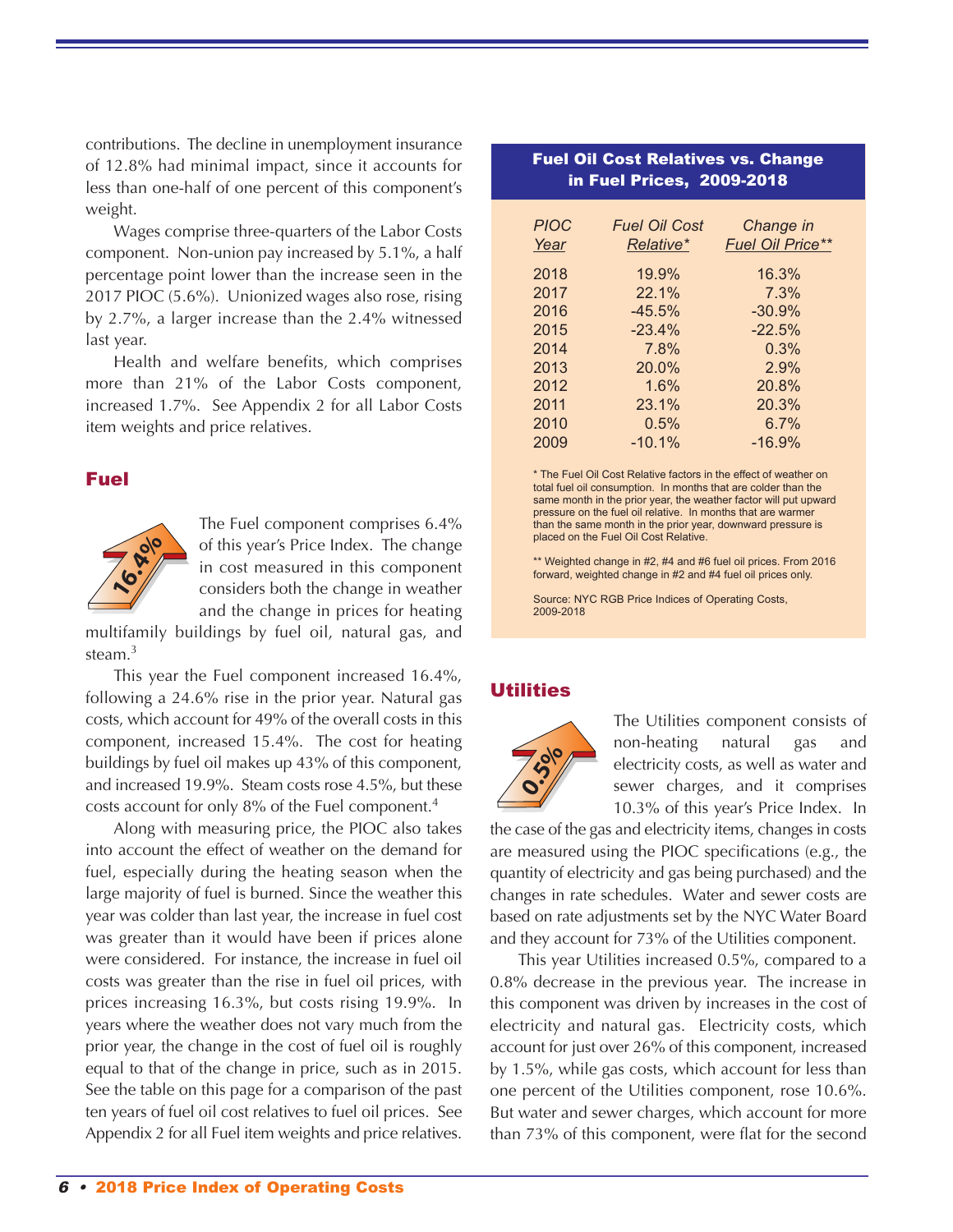consecutive year. See Appendix 2 for all Utilities item weights and price relatives.

### Maintenance



The Maintenance component accounts for 17.9% of this year's Price Index. The Maintenance component rose 3.4%, more than last year's rise of 2.5%. Of the 29 expense items contained in this

component, just three items account for 43% of its expenditure weight: Repainting, Plumbing (faucet), and Plumbing (stoppage). This year, painters' rates rose 6.3%, more than the 2.3% recorded last year. Combined plumbing rates increased at a slower pace, rising 2.7%, less than last year's rise of 5.0%.

Other price increases of note were boiler repairs (3.0%), floor maintenance (3.2%), and roof repair (3.8%), which represent a total of six expense items and account for nearly 19% of this component. There were also rises in the two items newly added this year, Extermination and Electrician Services, which rose by 1.5% and 0.5%, respectively. These new items account for almost 12% of this component. For more information regarding new additions and subtractions of items in this component, see Maintenance in the Methodology section on page 13. See Appendix 2 for all Maintenance item weights and price relatives.

## Administrative Costs



Fees paid to management companies, accountants, and attorneys make up 87% of this component. This year, Administrative Costs rose 1.6%, 1.9 percentage points less than last year's

rise of 3.5%. Administrative Costs comprise 13.6% of the PIOC.

A large portion of the growth in the Administrative Costs component can be attributed to a rise in management company fees (0.8%) that comprise over half of this component. Management fees are often tied to apartment rental income and are affected by changes in rents and vacancies. This year's growth is less than last year's (4.1%), indicating that management companies fees and/or rents increased at a slower pace

than last year. This lesser rise in management fees may also indicate that vacancies and/or collection losses in managed buildings increased as compared to the previous year.

Accounting fees increased in this year's PIOC by 2.6%, less than last year's rise of 3.5%. Attorney fees rose 4.5%, 0.5 percentage points more than last year's growth of 4.0%.

Communications, which accounts for about 6% of the Administrative Costs component, decreased 4.5%. See Appendix 2 for all Administrative Costs item weights and price relatives.

### Insurance Costs



For the seventh consecutive year there was an increase in the Insurance Costs component, rising 3.3%, compared to last year's increase of 8.0%. Insurance Costs account for 5.1% of the PIOC.

Changes in insurance costs for owners varied by the amount of the policy. Policies that cost more than \$6,282.97, which represent half of all verified insurance quotes, saw an increase in cost of 3.1% upon renewal. Buildings with policies that cost \$6,282.97 or less saw an increase of 4.7%. (See Appendix 2.)

# PIOC by Building Type

The 1983 Expenditure Study provided a basis for calculating separate sets of expenditure weights for different types of buildings that contain rent stabilized units. In addition to the price index for all rent stabilized apartments, the PIOC includes separate indices for buildings constructed before 1947 (pre-1947) and for buildings constructed in 1947 or later (post-1946), as well as for gas-heated and oil-heated buildings. (See Appendices 2 and 3.)

Typically, buildings constructed before 1947 incur a lower percentage of operating and maintenance costs for property taxes and labor costs than post-1946 buildings. However, fuel costs for heating pre-1947 buildings represent a significantly higher percentage of total operating and maintenance costs. As a result, total costs in the Pre-1947 Index rose by 4.9%, while costs in the Post-1946 Index rose by a lesser amount, 4.0%.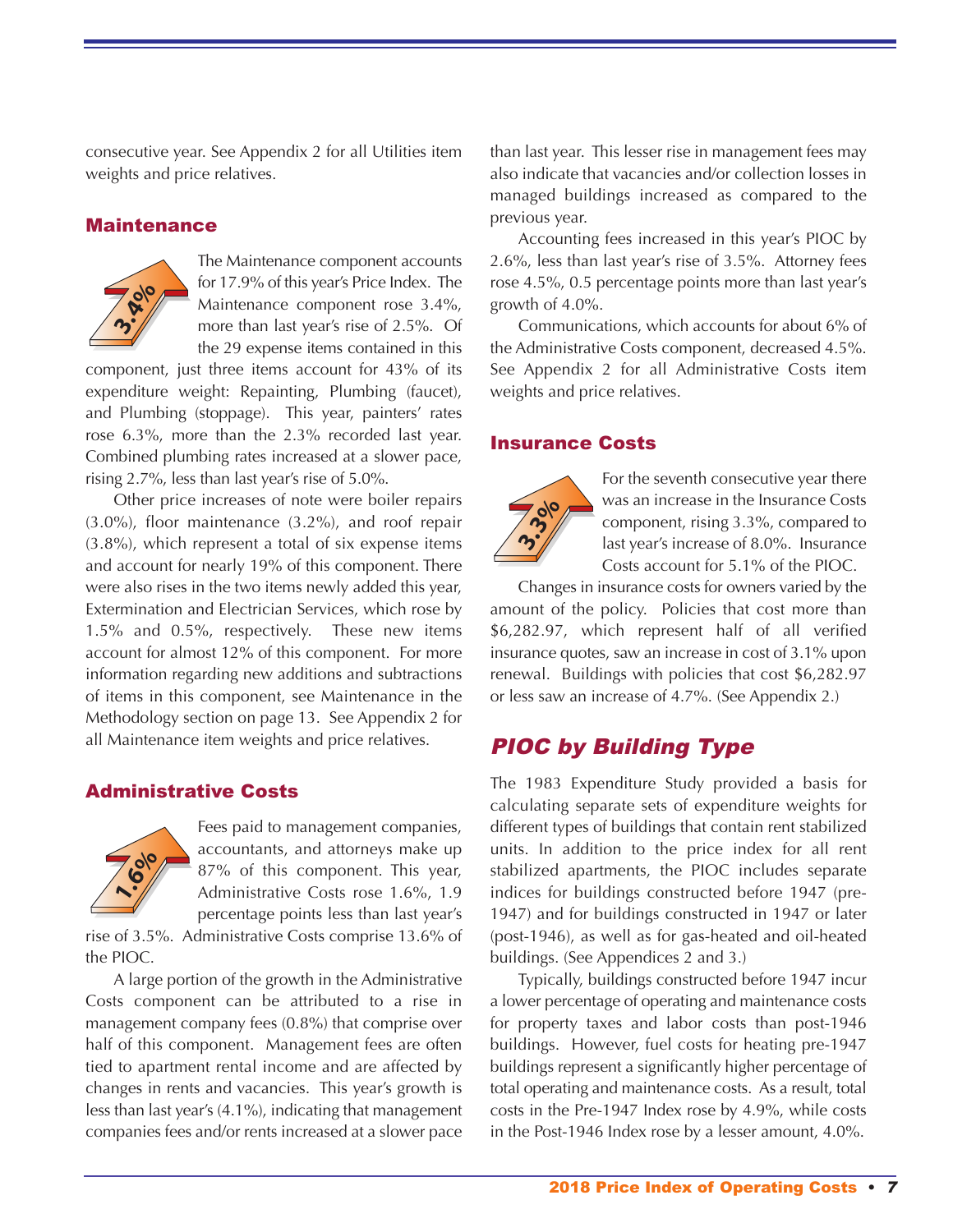## **Hotels**

*Change In Costs for Rent Stabilized Hotel Buildings, March 2017 to March 2018*

| <b>All Costs</b>            | 3.9%  |
|-----------------------------|-------|
| <b>Insurance Costs</b>      | 3.3%  |
| <b>Administrative Costs</b> | 0.3%  |
| Maintenance                 | 3.8%  |
| <b>Utilities</b>            | 1.2%  |
| Fuel                        | 15.1% |
| <b>Labor Costs</b>          | 4.0%  |
| <b>Taxes</b>                | 1.3%  |
|                             |       |

| Lofts                                                                                               |       |  |  |  |  |
|-----------------------------------------------------------------------------------------------------|-------|--|--|--|--|
| <b>Change In Costs for</b><br><b>Rent Stabilized Loft</b><br>Buildings, March 2017 to<br>March 2018 |       |  |  |  |  |
| Taxes                                                                                               | 6.3%  |  |  |  |  |
| <b>Labor Costs</b>                                                                                  | 3.8%  |  |  |  |  |
| Fuel                                                                                                | 19.6% |  |  |  |  |
| Utilities                                                                                           | 0.2%  |  |  |  |  |
| <b>Maintenance</b>                                                                                  | 3.6%  |  |  |  |  |
| <b>Admin Costs-Legal</b>                                                                            | 4.5%  |  |  |  |  |
| Admin Costs-Other                                                                                   | 1.0%  |  |  |  |  |
| <b>Insurance Costs</b>                                                                              | 3.3%  |  |  |  |  |
| <b>All Costs</b>                                                                                    | 5.2%  |  |  |  |  |

Indices were also calculated for different types of heating systems. These heating system indices differ from the price index for all apartments because the expenditure weight for the Fuel component differs from index to index. Because the Fuel component carries more weight in oil-heated buildings versus those heated by gas, the Oil-Heated Index (5.1%) rose more than the Gas-Heated Index (4.4%).

## Rent Stabilized Hotels

The Hotel Price Index includes separate indices for each of three categories of rent stabilized hotels (due to their dissimilar operating cost profiles) and a general index for all rent stabilized Hotels. The three categories of hotels are: 1) "traditional" hotels — a multiple dwelling that has amenities such as a front desk, maid or linen services; 2) Rooming Houses — a multiple dwelling other than a hotel with thirty or fewer sleeping rooms; and 3) single room occupancy hotels (SROs) — a multiple dwelling in which one or two persons reside separately and independently of other occupants in a single room.

The Price Index for all rent stabilized Hotels increased 3.9% this year, a 2.4 percentage point difference from the 6.3% rise in 2017. It is important to note that the Hotel PIOC was not reweighted using the most current Real Property Income and Expense (RPIE) data (see Endnote 1). However, in order to maintain symmetry between indices, the expense items were aligned to the seven components now used in the Apartment PIOC. The realignment of the hotel expenditure items had no impact on the change in the overall PIOC, which would have remained 3.9% if the old alignments were used.

This year there were increases in all seven of the PIOC Hotel components. The Fuel component witnessed the highest increase, rising 15.1%. The Fuel component accounts for nearly 14% of the entire Hotel Index. The remaining six components witnessed more moderate cost increases, with Labor Costs rising 4.0%, Maintenance 3.8%, Insurance Costs 3.3%, Taxes 1.3%, Utilities 1.2% and Administrative Costs 0.3%. See the table on this page for changes in costs and prices for all rent stabilized hotels from 2017-2018.

Among the different categories of Hotels, the index for "traditional" hotels increased 1.9%, Rooming Houses by 6.0%, and SROs by 5.5%. (See Appendices 4 and 7.)

## Rent Stabilized Lofts

Similar to the Hotel Index, the Loft PIOC expenditure component weights were not reweighted using the most current RPIE data (see Endnote 1). However, the Loft expenditure items were placed into the seven components used in the Apartment PIOC, except for the Attorney Fees expense item, which has traditionally been its own, separate, expense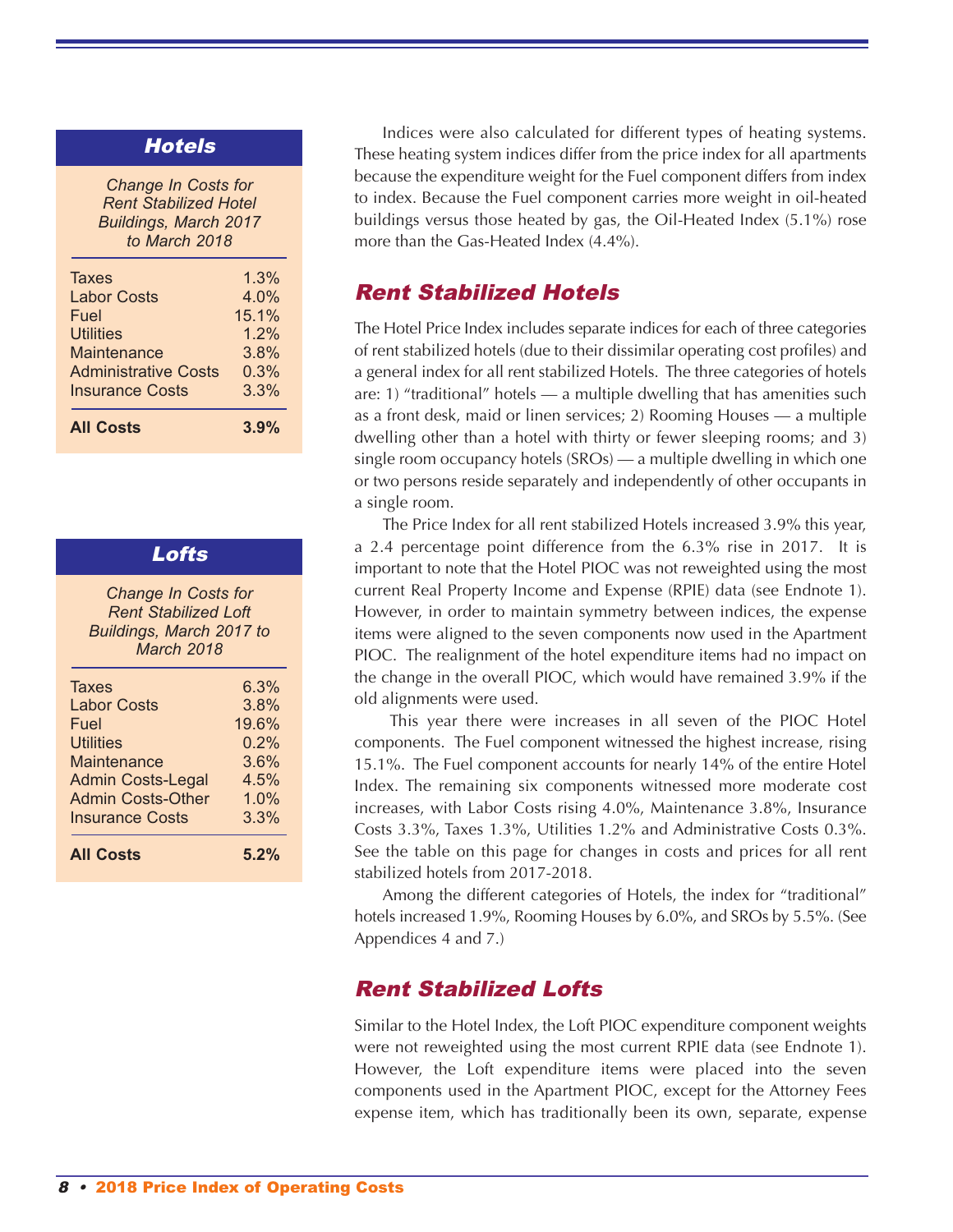component. Therefore, the Loft Index has eight components. Because these items were not reweighted, just moved, the overall change in the Loft PIOC can be compared historically to past indices.

The increase in the Loft Index this year was 5.2%, 1.7 percentage points lower than the 6.9% increase in 2017. Increases in costs were seen in all eight components that make up this index. Fuel Costs witnessed the highest rise, increasing 19.6%, followed by increases in Taxes of 6.3%. More moderate increases were seen in Administrative Costs-Legal (4.5%), Labor Costs (3.8%), Maintenance (3.6%), Insurance Costs (3.3%) Administrative Costs-Other (1.0%) and Utilities (0.2%). See the table on the previous page and Appendix 8 for changes in costs and prices for all rent stabilized lofts from 2017-2018.

# The Core PIOC

The Core PIOC, which measures long-term trends by factoring out shifts in fuel costs for heating rent stabilized buildings in NYC, rose 3.7% in 2018. The rise in the 2018 Core PIOC was 0.8 percentage points lower than the both this year's Apartment Index (4.5%), and last year's Core Index (4.5%). This year's Core PIOC rose at a slower pace than the overall PIOC because fuel costs, which were not used to calculate the Core, increased 16.4%.

# PIOC Projections for 2019

Section 26-510 of the Rent Stabilization Law requires the Board to consider prevailing and projected operating and maintenance costs for buildings containing rent stabilized apartments. Projections for components of the PIOC are calculated to provide the RGB with an estimate of how much costs are expected to rise in the year following the current Price Index.

Projecting changes in the PIOC has become more challenging in recent years. Energy prices — which represent roughly one-tenth of the market basket of operating costs measured in the index — have become increasingly volatile. Unpredictable geo-political events, recession and changing weather patterns are some of the forces behind large changes in fuel costs that have in turn limited the accuracy of the PIOC

## 2019 Projections

*Projected Change In Costs for Rent Stabilized Apartment Buildings, March 2018 to March 2019*

| <b>All Projected Costs</b>  | 3.4% |
|-----------------------------|------|
| <b>Insurance Costs</b>      | 5.3% |
| <b>Administrative Costs</b> | 2.0% |
| Maintenance                 | 1.8% |
| <b>Utilities</b>            | 1.7% |
| Fuel                        | 1.1% |
| <b>Labor Costs</b>          | 3.2% |
| <b>Taxes</b>                | 5.7% |

projections in recent studies. The tax component, which accounts for nearly 30% of the entire Price Index, has also become harder to project due to changes in tax policy, such as tax rate adjustments and changes to the City's tentative assessment roll, after the period covered in this Price Index.

This year, operating costs in rent stabilized apartment buildings increased by 4.5%, versus last year's projected PIOC increase of 4.4%, a difference of just 0.1 percentage points. The component with the largest deviation between actual and projected changes in costs was Fuel. Fuel cost was projected to rise 5.8%, but actually rose 16.4% in 2018. Other notable differences were found in the Insurance Costs and Utilities components. Insurance Costs, which were projected to increase by 7.8%, rose instead by 3.3%, a 4.5 percentage point difference. Utilities, which were projected to rise by 3.5%, rose instead by 0.5%, a difference of 3.0 percentage points. The remaining 2018 projected components of the PIOC were all within 1.8 percentage points of the actual measured changes.

Overall, the PIOC is expected to grow by 3.4% from 2018 to 2019. Costs are predicted to rise in each component, with the largest growth (5.7%) projected to be in Taxes, the component that carries the most weight in the Index. Other projected increases include Insurance Costs (5.3%), Labor Costs (3.2%), Administrative Costs (2.0%), Maintenance (1.8%),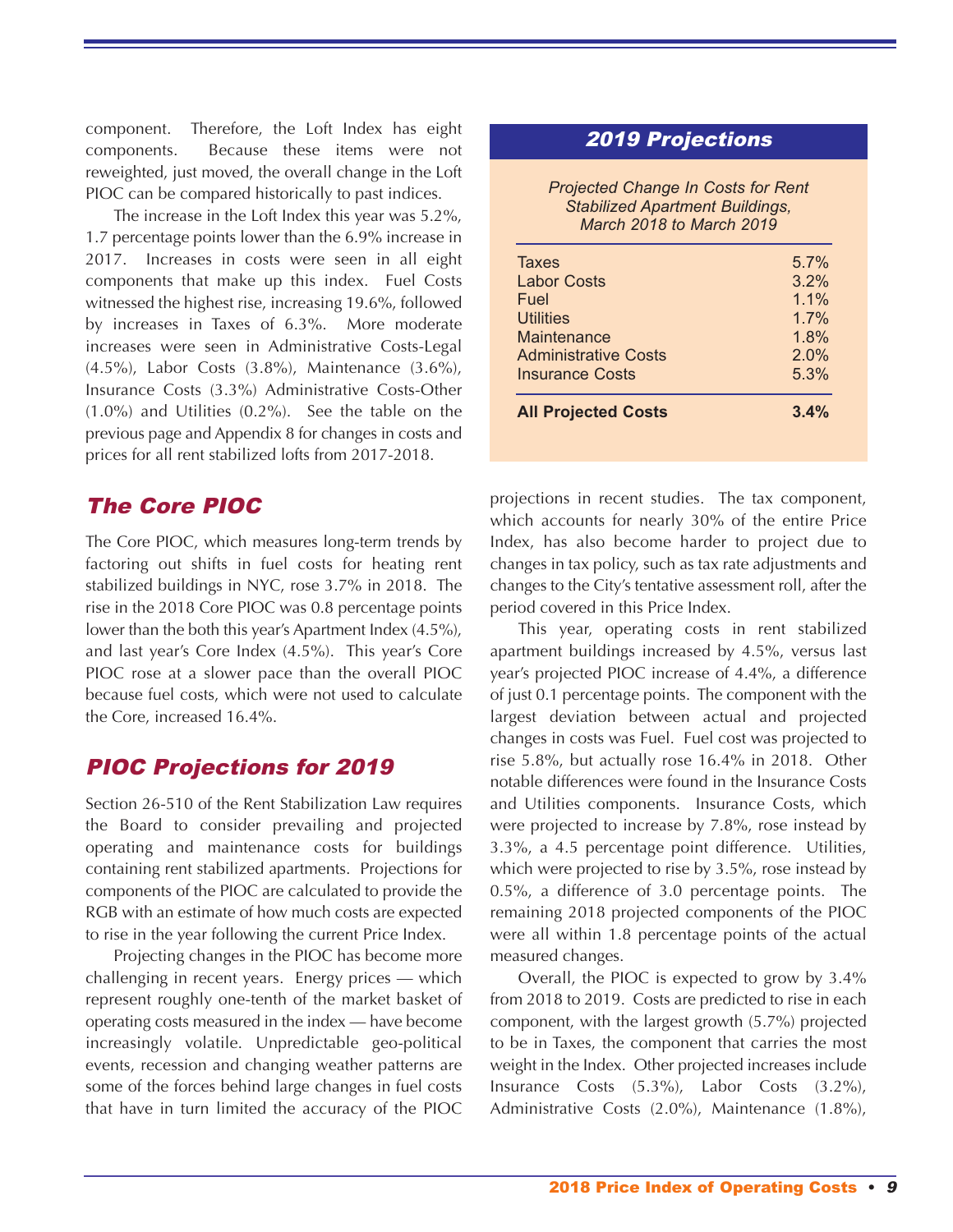Utilities (1.7%), and Fuel (1.1%). The table on the previous page shows projected changes in PIOC components for 2019. The core PIOC is projected to rise 3.5%, 0.1 percentage points more than the overall projected Apartment PIOC.

## Commensurate Rent Adjustments

Throughout its history, the Rent Guidelines Board has used a formula, known as the commensurate rent adjustment, to help determine annual rent guidelines for rent stabilized apartments. In essence, the "commensurate" combines various data concerning operating costs, revenues, and inflation into a single measure to determine how much rents would have to change for net operating income (NOI) in rent stabilized buildings to remain constant. The different types of "commensurate" adjustments described below are primarily meant to provide a foundation for discussion concerning prospective guidelines.

In its simplest form, the commensurate rent adjustment is the amount of rent change needed to maintain owners' current dollar NOI at a constant level. In other words, the commensurate provides a set of one- and two-year renewal rent adjustments, or guidelines, that will compensate owners for the change in prices measured by the PIOC and keep net operating income constant.

The first commensurate method is called the "Net Revenue" approach. While this formula takes into consideration the term of leases actually signed by tenants, it does not adjust owners' NOI for inflation. The "Net Revenue" formula is presented in two ways: First, by adjusting for the mix of lease terms; and second, by adding an assumption for rent stabilized apartment turnover and the subsequent impact of revenue from vacancy increases. Under the "Net Revenue" formula, a guideline that would preserve NOI in the face of this year's 4.5% increase in the PIOC is 3.5% for a one-year lease and 6.25% for a two-year lease. Using this formula, and adding assumptions for the impact of vacancy increases on revenues when apartments experience turnover, results in guidelines of 1.75% for one-year leases and 3.0% for two-year leases.

The second commensurate method considers the mix of lease terms while adjusting NOI upward to reflect general inflation, keeping both operating and maintenance (O&M) costs and NOI constant. This is commonly called the "CPI-Adjusted NOI" formula. A guideline that would preserve NOI in the face of the 1.8% increase in the Consumer Price Index (see Endnote 3) and the 4.5% increase in the PIOC is 4.5% for a one-year lease and 7.25% for a two-year lease. Guidelines using this formula and adding the estimated impact of vacancy increases are 2.5% for one-year leases and 4.5% for two-year leases. 5

The third commensurate method, the "traditional" commensurate adjustment, is the formula that has been in use since the inception of the Rent Guidelines Board and is the only method that relies on the PIOC projection. The "traditional" commensurate yields 2.9% for a one-year lease and 4.0% for a two-year lease. This reflects the increase in operating costs of 4.5% found in the 2018 PIOC and the projection of a 3.4% increase next year.

All of these commensurate methods have limitations. The "Net Revenue" formula does not attempt to adjust NOI based on changes in interest rates or the effect of inflation. The "CPI-Adjusted NOI" formula inflates the debt service portion of NOI, even though interest rates have been historically low over recent years. For both of these commensurate methods, including a consideration of the amount of income owners receive on vacancy assumes that turnover rates are constant across the City.

As a means of compensating for cost changes, the "traditional" commensurate rent adjustment has two major flaws. First, although the formula is designed to keep owners' current dollar income constant, the formula does not consider the mix of one- and twoyear lease renewals. Since only about two-thirds of leases are renewed in any given year, with a majority of leases being renewed having a one-year duration, the formula does not necessarily accurately estimate the amount of income needed to compensate owners for O&M cost changes.

A second flaw of the "traditional" commensurate formula is that it does not consider the erosion of owners' income by inflation. By maintaining current dollar NOI at a constant level, adherence to the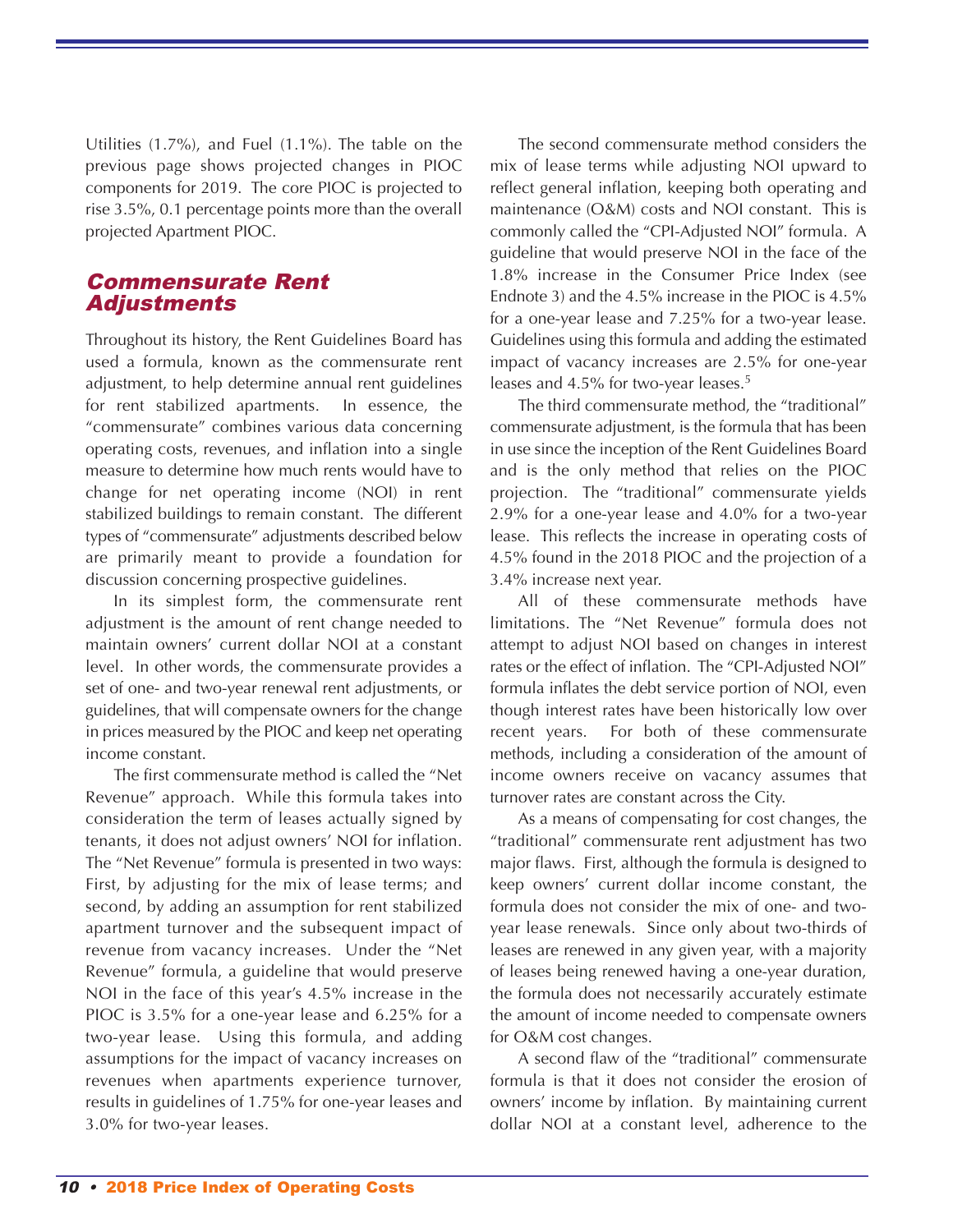formula may cause profitability to decline over time. However, such degradation is not an inevitable consequence of using the "traditional" commensurate formula. 6

Finally, it is important to note that only the "traditional" commensurate formula uses the PIOC projection and that this projection is not used in conjunction with, or as part of, the "Net Revenue" and "CPI-Adjusted NOI" formulas. As stated previously, all three formulas attempt to compensate owners for the adjustment in their operating and maintenance costs measured each year in the PIOC. The "Net Revenue" and the "CPI-Adjusted NOI" formulas attempt to compensate owners for the adjustment in O&M costs by using only the known PIOC change in costs (4.5%). The traditional method differs from the other formulas in that it uses both the PIOC's actual change in costs as well as the projected change in costs (3.4%).

Each of these formulae may be best thought of as a starting point for deliberations. The data presented in other Rent Guidelines Board annual research reports (e.g., the *Income and Affordability Study* and the *Income and Expense Study*) along with public testimony can be used in conjunction with these various commensurates to determine appropriate rent adjustments.

## Methodology

The Price Index measures changes in the cost of purchasing a specified set of goods and services, which must remain constant both in terms of quantity and quality from one year to the next. The need to exclude the effect of any alterations in the quality of services provided requires that very careful specifications of the goods and services priced must be developed and applied. The pricing specifications must permit the measurement of changes in prices paid for carefully defined pricing units with specific terms of sale, such as cash, volume or trade discounts.

The Methodology section of this report outlines the methods used to calculate each component of the 2018 PIOC, as well as the PIOC projection for 2019.

## Owner Survey

The Owner Survey gathers information on management fees, insurance, and non-union labor from building managers and owners. Survey questionnaires, accompanied by a letter describing the purpose of the PIOC, were mailed to the owners or managing agents of rent stabilized buildings. If the returned questionnaire was not complete, an interviewer contacted the owner/manager and gathered the missing information. Owners could complete the survey online or by mail. All of the price information given by the owner/managing agent was then confirmed by calling the relevant insurance and management companies and non-

### Commensurates

| "Net Revenue"<br><b>Commensurate Adjustment</b>                               |
|-------------------------------------------------------------------------------|
| 1-Year Lease 2-Year Lease<br>$3.5\%$<br>6.25%                                 |
|                                                                               |
| "Net Revenue"<br><b>Commensurate Adjustment</b><br>with Vacancy Increase      |
| 1-Year Lease 2-Year Lease                                                     |
| 1.75%<br>3.0%                                                                 |
|                                                                               |
| "CPI-Adjusted NOI"<br><b>Commensurate Adjustment</b>                          |
| 1-Year Lease 2-Year Lease                                                     |
| 4.5%<br>7.25%                                                                 |
|                                                                               |
| "CPI-Adjusted NOI"<br><b>Commensurate Adjustment</b><br>with Vacancy Increase |
| 1-Year Lease 2-Year Lease                                                     |
| 2.5%<br>4.5%                                                                  |
|                                                                               |
| "Traditional"                                                                 |
| <b>Commensurate Adjustment</b>                                                |
| 1-Year Lease 2-Year Lease                                                     |
| 2.9%<br>4.0%                                                                  |
|                                                                               |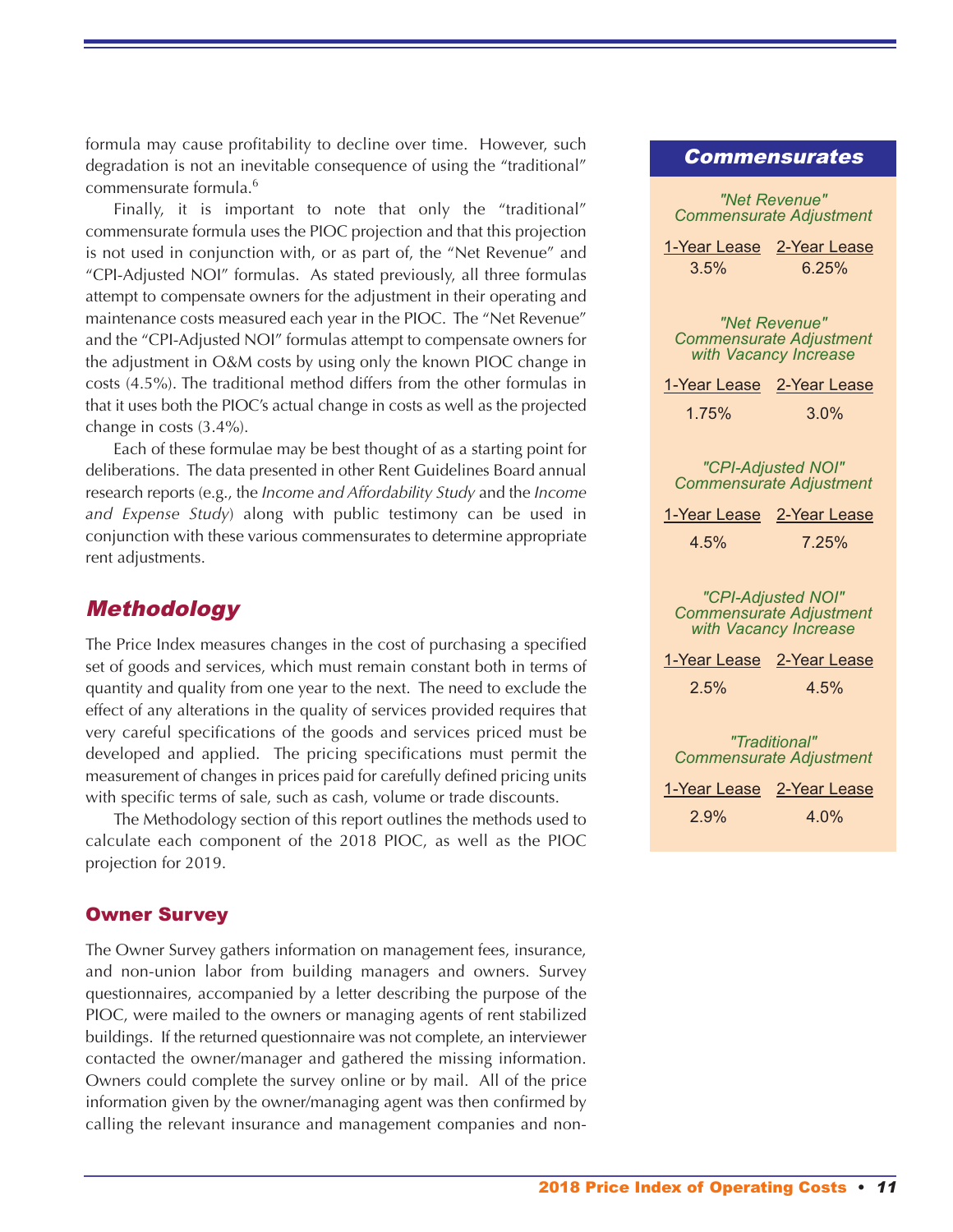union employees. The data gathered by the Owner Survey is the only owner-reported data used in the PIOC.

The sample frame for the Owner Survey included over 40,000 rent stabilized buildings registered with the New York State Division of Housing and Community Renewal (DHCR). In an effort to increase the number of surveys returned to the RGB, staff used a random sampling scheme to choose 7,500 addresses from this pool for the Owner Survey, up from 5,100 used in previous years. The number of buildings chosen in each borough was nearly proportional to the share of rent stabilized buildings in that borough. Three successive mailings were sent at timed intervals to the owner or managing agent of each property selected in the survey sample.

Roughly 8.8% of the questionnaires mailed out received a response, a higher rate than last year (7.1%). A total of 630 returned surveys contained usable information, up from 337 the prior year. As a result, RGB staff was able to validate 463 annual insurance premiums, 91 non-union labor wage rates and 41 reported management fees. The number of verified prices in 2017 and 2018 for the Owner Survey is shown in Appendix 1.

#### Taxes

The 2018 tax price relative was calculated by providing a list of rent stabilized properties registered with DHCR to the NYC Department of Finance. Finance "matched" this list against its records to provide data on assessed value, tax exemptions, and tax abatements for almost 39,000 buildings in FY 2017 and FY 2018. This data was used to compute a tax bill for each rent stabilized building in each of these fiscal years. The change computed for the PIOC is simply the percentage difference in aggregate tax bills for these buildings from FY 2017 to FY 2018.

## Labor Costs

The Labor Costs component consists of the cost of unionized and non-unionized labor. Rate increases for unionized labor, including wage increases and health benefits, come directly from the contracts of unions

that represent workers in rent stabilized apartment buildings and hotels. The cost of Social Security and unemployment insurance is obtained from the NYS Department of Labor and the Internal Revenue Service (IRS). Wage increases for non-union labor are obtained from the Owner Survey (see methodology on the previous page).

## Fuel

The Fuel component consists of all types of fuel used for heating buildings, including oil, natural gas, electricity and steam.

In order to calculate the change in cost of fuel oil, prices set by fuel oil vendors for a gallon of heating oil are gathered on a monthly basis. A monthly survey makes it possible to keep in touch with fuel oil vendors and to gather the data on a consistent basis (i.e., on the same day of the month for each vendor). Vendors are called each month to minimize the likelihood of misreporting and also to reduce the reporting burden for the companies by eliminating the need to look up a year's worth of prices. The number of fuel oil quotes gathered this year for #2 and #4 oil is similar to last year and is contained in Appendix 1.

To calculate changes in fuel oil costs, monthly price data is weighted using a degree-day formula to account for changes in the weather. The number of Heating Degree Days (see Endnote 3) is a measure of heating requirements.

The Fuel component includes not only the cost of fuel oil, but also the cost to heat buildings with natural gas, electricity and steam. For these items, RGB staff calculates a hypothetical monthly bill for utilities based in part on supply rates, fuel adjustments, delivery charges, taxes, and other surcharges and fees. Bills are calculated based on typical usage in a multi-family building in New York City, an amount that remains constant from year to year.

Because these items represent prices to heat buildings, monthly price data is adjusted to account for changes in weather. The price relatives for all items in the Fuel component were calculated by comparing the most recent 12-month period from April-March with the prior April-March period.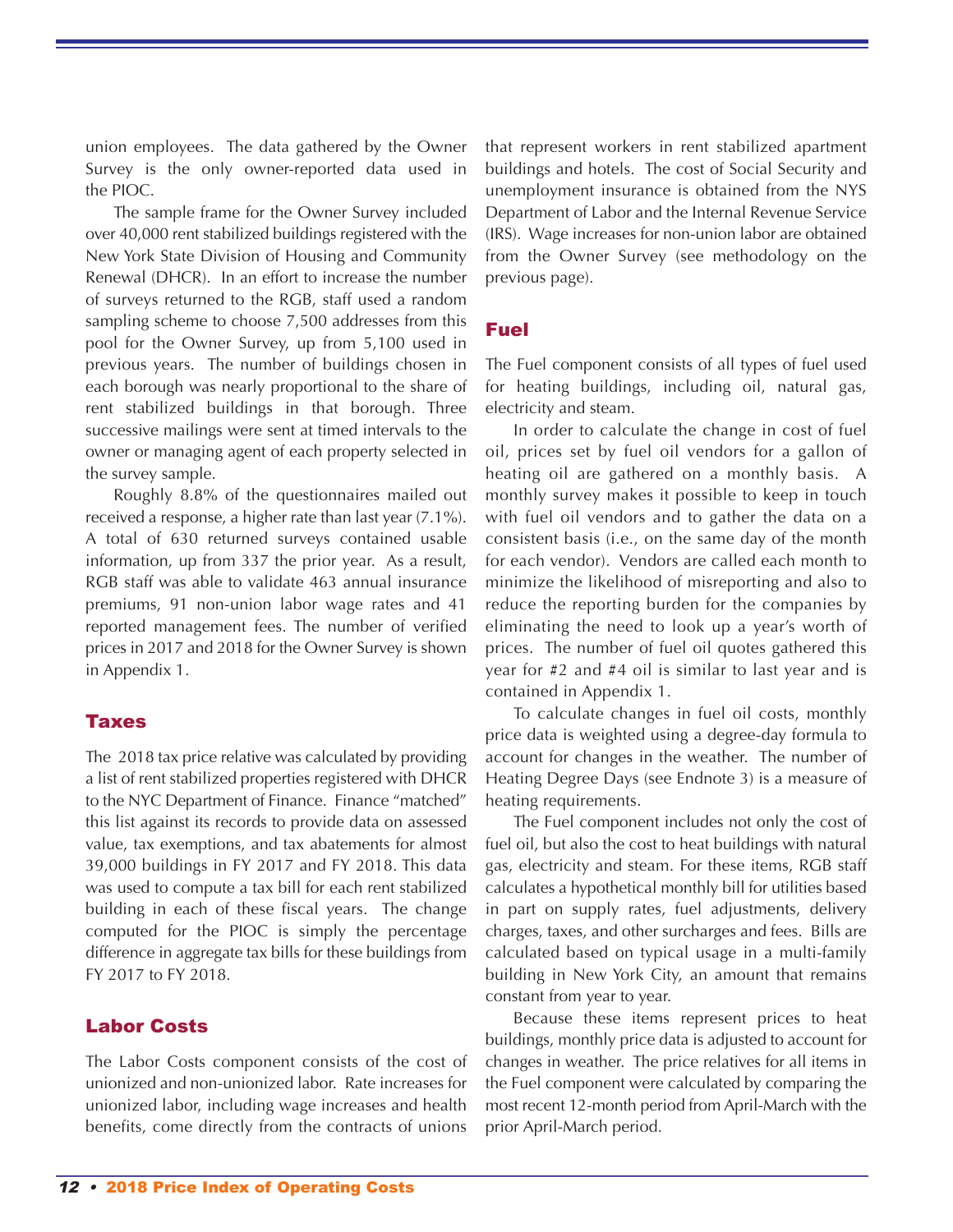## **Utilities**

The Utilities component consists of costs for nonheating electricity and natural gas, as well as water and sewer charges. RGB staff calculates a hypothetical monthly bill for electricity and natural gas based in part on supply rates, fuel adjustments, delivery charges, taxes, and other surcharges and fees. Bills are calculated based on typical usage in a multi-family building in New York City, an amount that remains constant from year to year. The price relatives for electricity and natural gas items in the Utilities component were calculated by comparing the most recent 12-month period from April-March with the prior April-March period.

Water and sewer price changes are based on annual rate adjustments set by the NYC Water Board.

### Maintenance

All prices for items in this component are obtained using a Vendor Survey. This Survey is used to gather price quotes for items such as painting and other services performed by contractors; hardware and cleaning items (e.g., buckets and pine disinfectant); and appliances that need periodic replacement (e.g., refrigerators and stoves). Each year the vendor database is updated by adding new vendors and by deleting those who no longer carry the products or perform the services outlined in the Vendor Survey item specifications. Vendor quotes were obtained over the telephone, and for non-service based items by telephone and from websites that carry items in the PIOC's market basket of goods. A total of 547 recorded price quotes were gathered. For a description of the items priced and the number of price quotations obtained for each item, refer to Appendix 1.

In 2017, as part of the Owner Survey sent to owners and management companies, respondents were asked for detailed information on their building maintenance costs. Respondents noted how much they spent in 2016 for contractor services, maintenance supplies and replacement items. Based on the results of this survey, individual items within the Maintenance component were reweighted. In addition, several items were removed from the component, while four

new items were added: Extermination Services, Electrician Services, Large Trash Bags, and Smoke Detectors. See Appendices 2, 7 and 8 for the weights for each of these items. 7

### Administrative Costs

Management fees are obtained directly from building owners and managers, using the Owner Survey (see "Owner Survey" section on page 11). Other expense items, such as accountant and attorney fees, are obtained using the Vendor Survey (see "Maintenance" section, above). For communications costs, because there are so many variations in types of plans for internet and phone service, staff relied on the national Consumer Price Index to obtain price changes for these items. Monthly price changes were obtained from the U.S. Bureau of Labor Statistics website and were calculated by comparing the most recent 12-month period from March-February with the prior March-February period. For a list of all the expense items contained in the Administrative Costs component, see Appendix 1.

#### Insurance Costs

The Owner Survey asks owners to provide information about their current and prior year's insurance policies. Temporary workers call the relevant insurance agents/brokers to verify this information. Only verified insurance costs are included in the PIOC.

## Price Index Projections

The PIOC Projections are estimated by using data from federal, state and local agencies; estimates from industry experts; and trend forecasting using threeyear or long-term averages. The projections in this report are based on the time period from April 2018 to March 2019.

Taxes were projected by using data from the Department of Finance's tentative assessment roll for FY 2019 adjusted by estimates of how the final PIOC tax index has compared to the change in the tentative assessment roll over the last decade. These estimates produce a projected tax cost for owners of rental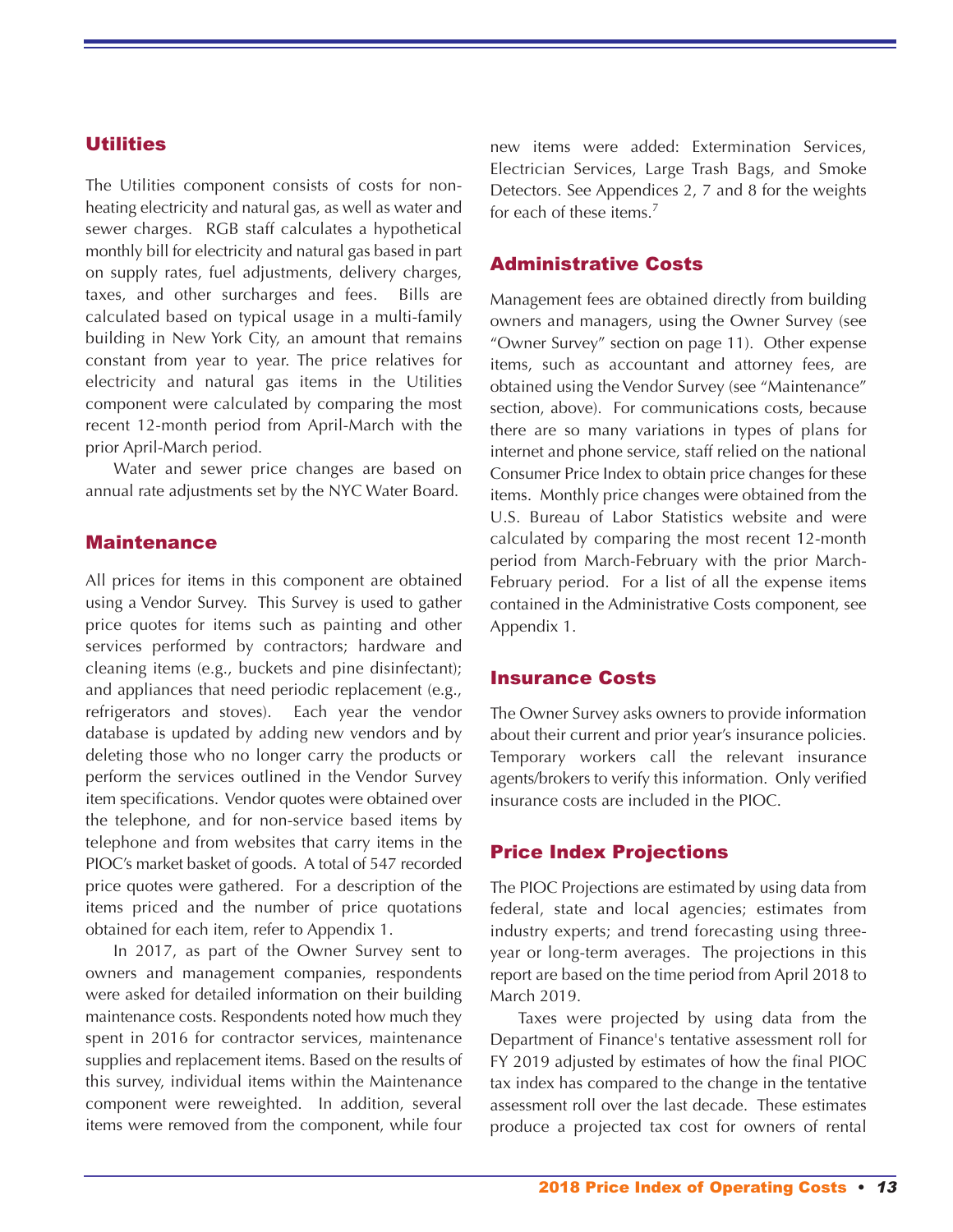properties. Labor costs are projected by calculating the average wage increase of the most recent labor contracts for apartment workers union Local 32-BJ and a ten-year geometric average of all other Labor Costs items. Fuel oil and natural gas costs for the Fuel component are projected by using data and information from the U.S. Energy Information Administration's (EIA) current "Short-Term Energy Outlook" report, which includes assumptions about changes in usage according to a projected return to the average temperature over the last five years. Utility costs are projected by taking the average of the last four New York City Water Board water and sewer rate adjustments as well as EIA projections for residential gas and electricity costs.<sup>8</sup>

The other components — Administrative Costs, Insurance Costs, and Maintenance — are projected by using three-year geometric averages of the component price relatives.

## Acknowledgments

The Rent Guidelines Board would like to acknowledge the following individuals for their assistance in preparing the *Price Index of Operating Costs* this year: Dr. James F. Hudson for technical assistance, expense component reweighting, methodology, and report review; and Michael Taylor and Savana Hilaire for collecting owner and vendor data.

## Endnotes

- 1. Prior to 2015, the relative importance of the various goods and services in the market basket was based on a 1983 study of expenditure patterns of owners of rent stabilized apartment buildings. In 2015, the Price Index of Operating Costs (PIOC) component expenditure weights for apartment buildings were changed to the expenditure patterns found in the Rent Guidelines Board's annual Income and Expense (I&E) Study, which allows for the annual updating of expenditure patterns based on what owners report to the New York City Department of Finance as their actual costs on Real Property Income and Expense (RPIE) statements required by Local Law 63 (enacted in 1986). Note that only the Apartment PIOC is weighted with data from RPIE reports. The Hotel and Loft PIOCs continue to use the 1983 study. For a full description of the methodological changes to the expenditure weights used in the current PIOC, please refer to the RGB *2015 Price Index of Operating Costs* report at http://www1.nyc.gov/site/ rentguidelinesboard/research/rgb-research-reports.page
- 2. The average CPI for All Urban Consumers, New York-Northeastern New Jersey for the year from March 2017 to February 2018 (269.2)

compared to the average for the year from March 2016 to February 2017 (264.5) rose by 1.8%. This is the latest available CPI data and is roughly analogous to the 'PIOC year'.

- 3. The cost-weight relatives are calculated on an April to March time period. The April 2017 to March 2018 time period was 2.9% colder than the previous April to March period. "Normal" weather refers to the typical number of Heating Degree Days measured at Central Park, New York City, over the 30-year period from 1981-2010. A Heating Degree Day is defined as, for one day, the number of degrees that the average temperature for that day falls below 65 degrees Fahrenheit.
- 4. See Methodology section of the *2017 Price Index of Operating Costs* report for changes in the weighting of Fuel items in 2017 at http://www1.nyc.gov/site/rentguidelinesboard/research/rgbresearch-reports.page
- 5. The following assumptions were used in the computation of the commensurates: (1) the required change in owner revenue is 63.4% of the 2018 PIOC increase of 4.5%, or 2.9%. The 63.4% figure is the most recent ratio of average operating costs to average income in rent stabilized buildings; (2) for the "CPI-Adjusted NOI" commensurate, the increase in revenue due to the impact of inflation on NOI is 36.6% times the latest 12-month increase in the CPI ending February 2018 (1.8%), or 0.66%; (3) these lease terms are only illustrative—other combinations of one- and two-year guidelines could produce the adjustment in revenue; (4) assumptions regarding lease renewals and turnover were derived from the 2014 Housing and Vacancy Survey; (5) for the commensurate formulae, including a vacancy assumption, the 11.43% median increase in vacancy leases found in the rent stabilized apartments that reported a vacancy lease in the 2017 apartment registration file from the New York State Homes and Community Renewal was used; and (6) the collectability of these commensurate adjustments are assumed.
- 6. Whether profits will actually decline depends on the level of inflation, the composition of NOI (i.e., how much is debt service and how much is profit), and changes in tax law and interest rates.
- 7. The 2017 expenditure survey of owner maintenance costs revealed that they spend less on maintenance supplies and replacement items then in previous price indices, eliminating the need to gather so many items representing these two categories. The items removed from the Maintenance component in the *2018 Price Index of Operating Costs* were Air Conditioner Repair (513), Light Bulbs (801), Light Switch (802), Wet Mop (803), Floor Wax (804), Pushbroom (806), Detergent (807), Washers (809), Window/glass Cleaner (812), Duplex Receptacle (814), Refrigerator #1 (901), Air Conditioner #2 (904), Floor Runner (905) and Range #1 (907).
- 8. Source: "Short-Term Energy Outlook," March 2018. U.S. Energy Information Administration, Department of Energy.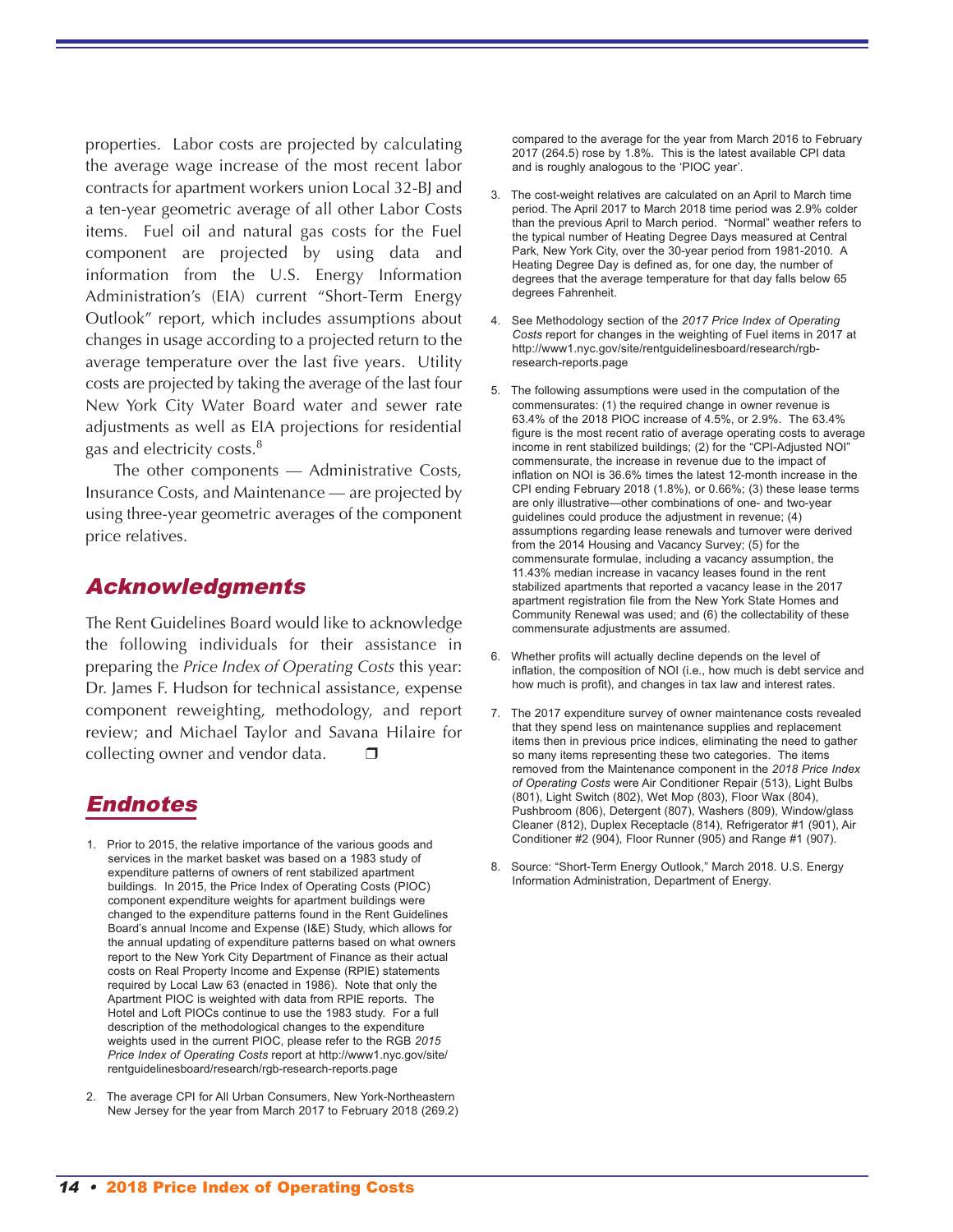# Appendices

# 1. PIOC Sample, Number of Price Quotes per Item, vs. 2018

| Spec # | <b>Description</b>            | 2017 | 2018           | Spec# | <b>Description</b>          | 2017  | 2018  |
|--------|-------------------------------|------|----------------|-------|-----------------------------|-------|-------|
| 211    | <b>Apartment Value</b>        | 63   | 87             | 817   | Large Trash Bags            |       | 13    |
| 212    | Non-Union Super               | 59   | 63             | 818   | <b>Smoke Detectors</b>      |       | 9     |
| 216    | Non-Union Janitor/Porter      | 37   | 28             | 902   | Refrigerator #2             | 12    | 12    |
|        |                               |      |                | 903   | Air Conditioner #1          | 8     | 10    |
|        | <b>LABOR COSTS</b>            | 159  | 178            | 906   | Dishwasher                  | 12    | 12    |
|        |                               |      |                | 908   | Range #2                    | 12    | 12    |
| 301    | Fuel Oil #2                   | 32   | 32             | 909   | Carpet                      | 10    | 10    |
| 302    | Fuel Oil #4                   | 11   | 11             | 910   | <b>Dresser</b>              | 6     | 5     |
|        |                               |      |                | 911   | Mattress & Box Spring       | 5     | 9     |
|        | <b>FUEL OIL</b>               | 43   | 43             |       |                             |       |       |
|        |                               |      |                |       | <b>MAINTENANCE</b>          | 506   | 451   |
| 501    | Repainting                    | 126  | 99             |       |                             |       |       |
| 502    | Plumbing, Faucet              | 32   | 31             | 601   | <b>Management Fees</b>      | 51    | 41    |
| 503    | Plumbing, Stoppage            | 29   | 29             | 602   | <b>Accountant Fees</b>      | 29    | 26    |
| 504    | Elevator #1, 6 fl., 1 e.      | 10   | 8              | 603   | <b>Attorney Fees</b>        | 21    | 22    |
| 505    | Elevator #2, 13 fl., 2 e.     | 10   | 6              | 604   | Newspaper Ads               | 20    | 16    |
| 506    | Elevator #3, 19 fl., 3 e.     | 10   | 6              | 607   | <b>Bill Envelopes</b>       | 11    | 11    |
| 507    | <b>Burner Repair</b>          | 10   | 9              | 608   | P.O. Box                    | 10    | 10    |
| 508    | Boiler Repair, Tube           | 11   | 9              | 609   | Copy Paper                  | 11    | 11    |
| 509    | Boiler Repair, Weld           | 9    | $\overline{7}$ |       |                             |       |       |
| 510    | Refrigerator Repair           | 8    | 5              |       |                             |       |       |
| 511    | Range Repair                  | 10   | 5              |       | <b>ADMINISTRATIVE COSTS</b> | 153   | 137   |
| 512    | Roof Repair                   | 22   | 16             |       |                             |       |       |
| 514    | Floor Maint. #1, Studio       | 6    | 7              | 701   | <b>INSURANCE COSTS</b>      | 294   | 463   |
| 515    | Floor Maint. #2, 1 Br.        | 6    | $\overline{7}$ |       |                             |       |       |
| 516    | Floor Maint. #3, 2 Br.        | 6    | 7              |       |                             |       |       |
| 517    | <b>Extermination Services</b> | ÷,   | 8              |       |                             |       |       |
| 518    | Linen/Laundry Service         | 6    | 5              |       |                             |       |       |
| 519    | <b>Electrician Services</b>   | ÷,   | 12             |       | <b>ALL ITEMS</b>            | 1,155 | 1,272 |
| 805    | Paint                         | 11   | 9              |       |                             |       |       |
| 808    | <b>Bucket</b>                 | 13   | 12             |       |                             |       |       |
| 810    | Linens                        | 10   | 11             |       |                             |       |       |
| 811    | <b>Pine Disinfectant</b>      | 13   | 11             |       |                             |       |       |
| 813    | Switch Plate                  | 11   | 11             |       |                             |       |       |
| 815    | <b>Toilet Seat</b>            | 15   | 15             |       |                             |       |       |
| 816    | Deck Faucet                   | 15   | 14             |       |                             |       |       |

#### (CONTINUED, TOP RIGHT)

NOTE: Specs 517, 519, 817 and 818 are newly added for 2018. Specs 901 (Refrigerator #1), 904 (Air Conditioner #2), 905 (Floor Runner), (Range #1), 801 (Light Bulbs), 802 (Light Switch), 803 (Wet Mop), 804 (Floor Wax), 806 (Pushbroom), 807 (Detergent), 809 (Washers), (Window Cleaner), 814 (Duplex Receptacle), and 513 (Air Conditioner Repair) were removed.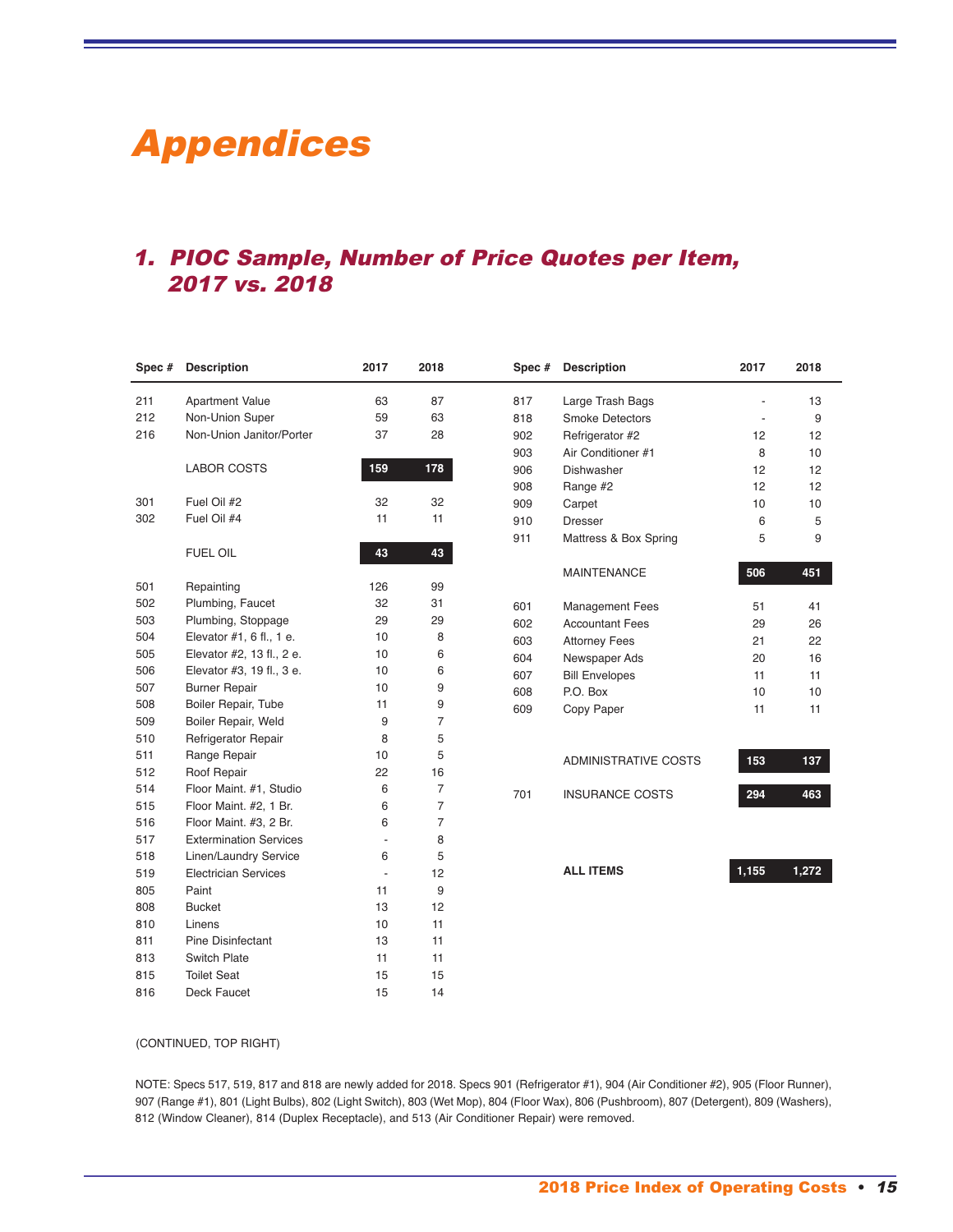# 2. Expenditure Weight, Price Relatives, Percent Changes and Standard Errors, All Apartments, 2018

| Spec<br>#  | Item Description                                   | <b>Expenditure Price</b><br>Weight | Relative         | $\%$<br>Change     | Standard<br>Error |
|------------|----------------------------------------------------|------------------------------------|------------------|--------------------|-------------------|
| 101        | <b>TAXES</b>                                       | 0.2988                             | 1.0632           | 6.32%              | 0.0281            |
| 201        | Payroll, Bronx, All (Union)                        | 0.0947                             | 1.0182           | 1.82%              | 0.0000            |
| 202        | Payroll, Other, Union, Supts.                      | 0.0972                             | 1.0286           | 2.86%              | 0.0000            |
| 203        | Payroll, Other, Union, Other                       | 0.2438                             | 1.0300           | 3.00%              | 0.0000            |
| 204        | Payroll, Other, Non-Union, All                     | 0.3030                             | 1.0508           | 5.08%              | 2.2045            |
| 205        | Social Security Insurance                          | 0.0423                             | 1.0368           | 3.68%              | 0.0000            |
| 206<br>207 | Unemployment Insurance<br>Private Health & Welfare | 0.0042<br>0.2147                   | 0.8717<br>1.0172 | $-12.83%$<br>1.72% | 0.0000<br>0.0000  |
|            |                                                    |                                    |                  |                    |                   |
|            | <b>LABOR COSTS</b>                                 | 0.1672                             | 1.0319           | 3.19%              | 0.6681            |
| 301        | Fuel Oil #2                                        | 0.2739                             | 1.1894           | 18.94%             | 0.8626            |
| 302        | Fuel Oil #4                                        | 0.1545                             | 1.2169           | 21.69%             | 1.2079            |
| 405        | Gas #2, 65,000 therms                              | 0.0916                             | 1.1606           | 16.06%             | 0.0000            |
| 406        | Gas #3, 214,000 therms                             | 0.3963                             | 1.1528           | 15.28%             | 0.0000            |
| 407        | Steam #1, 1.2m lbs                                 | 0.0635                             | 1.0464           | 4.64%              | 0.0000            |
| 408        | Steam #2, 2.6m lbs                                 | 0.0203                             | 1.0397           | 3.97%              | 0.0000            |
|            | <b>FUEL</b>                                        | 0.0644                             | 1.1644           | 16.44%             | 0.3010            |
| 401        | Electricity #1, 2,500 KWH                          | 0.0197                             | 1.0150           | 1.50%              | 0.0000            |
| 402        | Electricity #2, 15,000 KWH                         | 0.2423                             | 1.0152           | 1.52%              | 0.0000            |
| 404        | Gas #1, 12,000 therms                              | 0.0074                             | 1.1056           | 10.56%             | 0.0000            |
| 410        | Water & Sewer                                      | 0.7306                             | 1.0000           | $0.00\%$           | 0.0000            |
|            | <b>UTILITIES</b>                                   | 0.1034                             | 1.0048           | 0.48%              | 0.0000            |
| 501        |                                                    | 0.2262                             | 1.0627           | 6.27%              | 1.1710            |
| 502        | Repainting<br>Plumbing, Faucet                     | 0.1080                             | 1.0242           | 2.42%              | 0.9129            |
| 503        | Plumbing, Stoppage                                 | 0.0987                             | 1.0292           | 2.92%              | 1.0119            |
| 504        | Elevator #1, 6 fl., 1 e.                           | 0.0212                             | 1.0490           | 4.90%              | 1.7639            |
| 505        | Elevator #2, 13 fl., 2 e.                          | 0.0131                             | 1.0738           | 7.38%              | 3.9291            |
| 506        | Elevator #3, 19 fl., 3 e.                          | 0.0073                             | 1.0949           | 9.49%              | 4.7679            |
| 507        | <b>Burner Repair</b>                               | 0.0327                             | 1.0230           | 2.30%              | 1.9380            |
| 508        | Boiler Repair, Tube                                | 0.0400                             | 1.0302           | 3.02%              | 2.9108            |
| 509        | Boiler Repair, Weld                                | 0.0353                             | 1.0297           | 2.97%              | 2.9633            |
| 510        | Refrigerator Repair                                | 0.0130                             | 1.0583           | 5.83%              | 4.2823            |
| 511        | Range Repair                                       | 0.0115                             | 1.1167           | 11.67%             | 5.6723            |
| 512        | Roof Repair                                        | 0.0476                             | 1.0377           | 3.77%              | 1.5333            |
| 514        | Floor Maint. #1, Studio                            | 0.0036                             | 1.0320           | 3.20%              | 2.3881            |
| 515        | Floor Maint. #2, 1 Br.                             | 0.0061                             | 1.0321           | 3.21%              | 2.3920            |
| 516        | Floor Maint. #3, 2 Br.                             | 0.0551                             | 1.0322           | 3.22%              | 2.3966            |
| 517        | <b>Extermination Services</b>                      | 0.0465                             | 1.0149           | 1.49%              | 1.2022            |
| 519        | <b>Electrician Services</b>                        | 0.0723                             | 1.0052           | 0.52%              | 0.3797            |

| Spec<br># | Item Description            | Expenditure Price<br>Weight | Relative | $\%$<br>Change | Standard<br>Error |
|-----------|-----------------------------|-----------------------------|----------|----------------|-------------------|
| 805       | Paint                       | 0.0294                      | 1.0354   | 3.54%          | 1.0514            |
| 808       | <b>Bucket</b>               | 0.0055                      | 0.9745   | $-2.55%$       | 2.3123            |
| 811       | <b>Pine Disinfectant</b>    | 0.0077                      | 0.9861   | $-1.39%$       | 3.0524            |
| 813       | Switch Plate                | 0.0054                      | 0.9945   | $-0.55%$       | 2.1259            |
| 815       | <b>Toilet Seat</b>          | 0.0124                      | 1.0518   | 5.18%          | 6.8712            |
| 816       | <b>Deck Faucet</b>          | 0.0156                      | 1.0232   | 2.32%          | 3.5341            |
| 817       | Large Trash Bags            | 0.0127                      | 1.0027   | $0.27\%$       | 2.9836            |
| 818       | <b>Smoke Detectors</b>      | 0.0127                      | 0.9526   | -4.74%         | 4.5193            |
| 902       | Refrigerator #2             | 0.0377                      | 1.0301   | 3.01%          | 1.3136            |
| 903       | Air Conditioner #1          | 0.0014                      | 1.0417   | 4.17%          | 2.4005            |
| 906       | Dishwasher                  | 0.0040                      | 0.9672   | $-3.28%$       | 3.7348            |
| 908       | Range #2                    | 0.0175                      | 0.9818   | $-1.82%$       | 2.3689            |
|           | <b>MAINTENANCE</b>          | 0.1793                      | 1.0344   | 3.44%          | 0.4232            |
| 601       | <b>Management Fees</b>      | 0.5285                      | 1.0081   | 0.81%          | 1.7612            |
| 602       | <b>Accountant Fees</b>      | 0.1250                      | 1.0256   | 2.56%          | 1.7148            |
| 603       | <b>Attorney Fees</b>        | 0.2160                      | 1.0450   | 4.50%          | 2.5957            |
| 604       | Newspaper Ads               | 0.0105                      | 1.0126   | 1.26%          | 0.7918            |
| 607       | <b>Bill Envelopes</b>       | 0.0211                      | 1.0148   | 1.48%          | 1.3542            |
| 608       | P.O. Box                    | 0.0220                      | 1.0264   | 2.64%          | 0.8512            |
| 609       | Copy Paper                  | 0.0215                      | 1.0060   | 0.60%          | 2.2491            |
| 409       | Communications              | 0.0555                      | 0.9549   | $-4.51%$       | 0.0000            |
|           | <b>ADMINISTRATIVE COSTS</b> | 0.1356                      | 1.0158   | 1.58%          | 1.1091            |
| 701       | <b>INSURANCE COSTS</b>      | 0.0513                      | 1.0332   | 3.32%          | 0.6460            |
|           |                             |                             |          |                |                   |

**ALL ITEMS 1.0000 1.04530 4.53% 0.2059**

(CONTINUED, TOP RIGHT)

NOTE: Specs 517, 519, 817 and 818 are newly added for 2018. Specs 901 (Refrigerator #1), 904 (Air Conditioner #2), 905 (Floor Runner), 907 (Range #1), (Light Bulbs), 802 (Light Switch), 803 (Wet Mop), 804 (Floor Wax), 806 (Pushbroom), 807 (Detergent), 809 (Washers), 812 (Window Cleaner), 814 (Duplex Receptacle), and 513 (Air Conditioner Repair) were removed.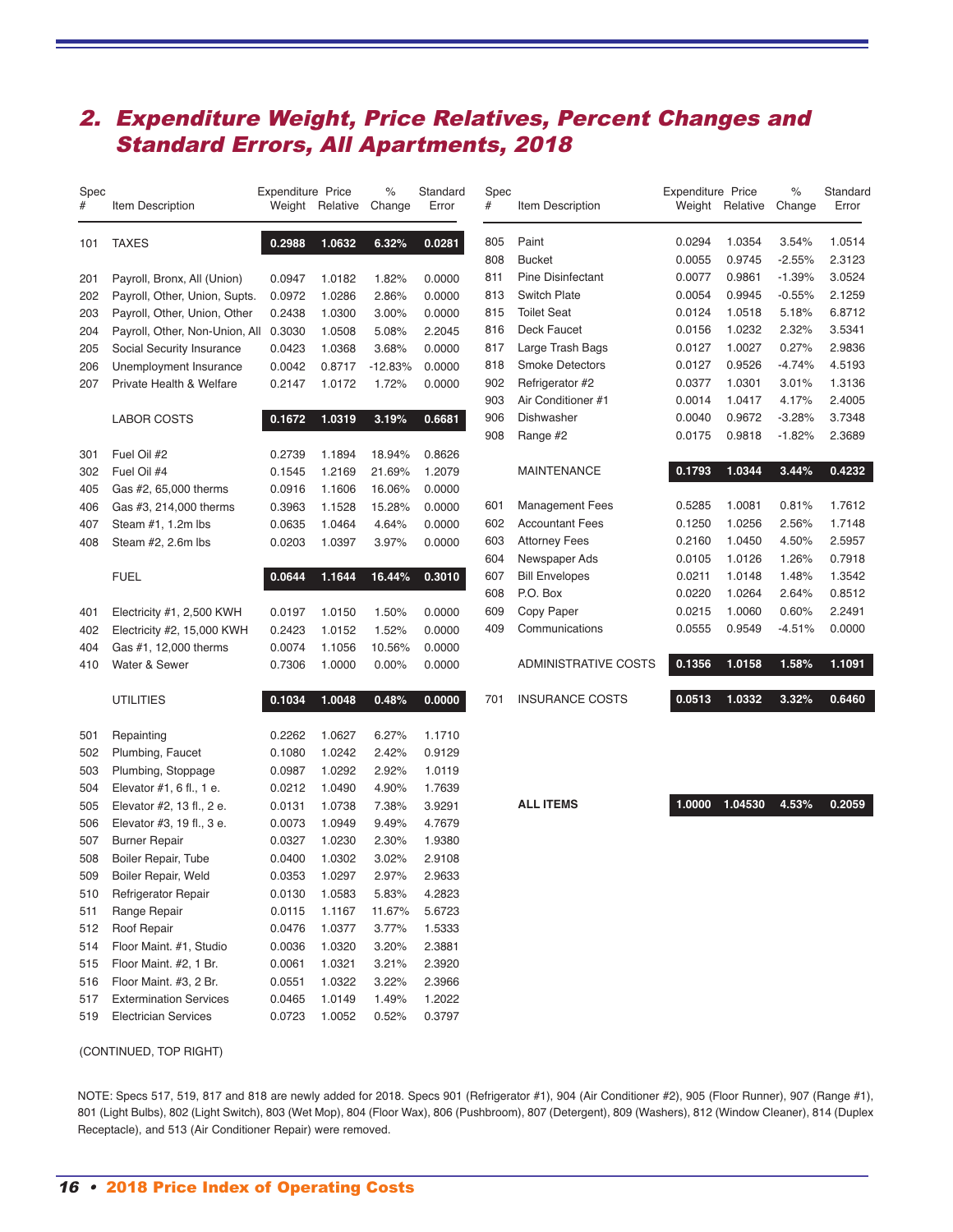# 3. Price Relative by Building Type, Apartments, 2018

| <b>Component Description</b> | Pre-<br>1947 | Post-<br>1946 | Gas<br>Heated | Oil<br>Heated |
|------------------------------|--------------|---------------|---------------|---------------|
|                              |              |               |               |               |
| <b>TAXES</b>                 | 6.6%         | 5.8%          | 6.3%          | 6.3%          |
| <b>LABOR COSTS</b>           | 3.4%         | 2.9%          | 3.5%          | 3.2%          |
| <b>FUEL</b>                  | 17.3%        | 13.6%         | 15.4%         | 19.9%         |
| <b>UTILITIES</b>             | 0.5%         | 0.5%          | 0.5%          | 0.5%          |
| <b>MAINTENANCE</b>           | 3.4%         | 3.4%          | 3.5%          | 3.4%          |
| ADMINISTRATIVE COSTS         | 1.6%         | 1.5%          | 1.6%          | 1.6%          |
| <b>INSURANCE COSTS</b>       | 3.3%         | 3.3%          | 3.3%          | 3.3%          |
|                              |              |               |               |               |
|                              |              |               |               |               |
| <b>ALL ITEMS</b>             | 4.9%         | 4.0%          | 4.4%          | 5.1%          |

# 4. Price Relative by Hotel Type, 2018

| Component Description  | Hotel   | Rooming House | <b>SRO</b> |
|------------------------|---------|---------------|------------|
|                        |         |               |            |
| <b>TAXES</b>           | $-1.4%$ | 5.8%          | 3.9%       |
| <b>LABOR COSTS</b>     | 3.8%    | 4.0%          | 4.3%       |
| <b>FUEL</b>            | 14.5%   | 18.9%         | 14.9%      |
| <b>UTILITIES</b>       | 0.4%    | 2.8%          | 0.7%       |
| <b>MAINTENANCE</b>     | 3.8%    | 3.6%          | 3.3%       |
| ADMINISTRATIVE COSTS   | $-0.1%$ | 1.5%          | 1.1%       |
| <b>INSURANCE COSTS</b> | 3.3%    | 3.3%          | 3.3%       |
|                        |         |               |            |
| <b>ALL ITEMS</b>       | 1.9%    | 6.0%          | 5.5%       |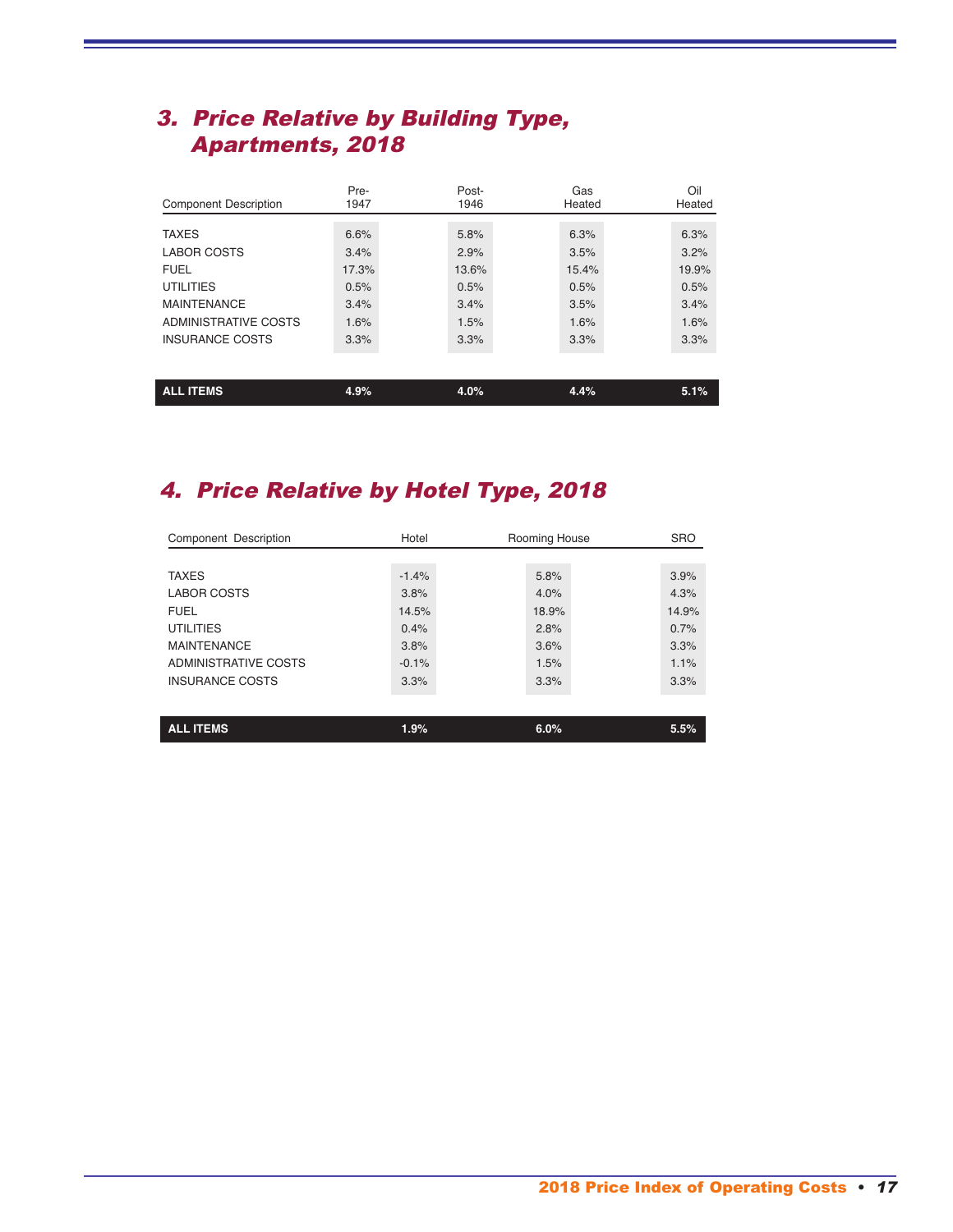## 5. Percentage Change in Real Estate Tax by Borough and Source of Change, Apartments and Hotels, 2018

|                                                                  | % Change<br>Due to<br>Assessments     | % Change<br>Due to<br>Exemptions                 | % Change<br>Due to<br><b>Tax Rates</b>              | % Change<br>Due to<br>Abatements              | % Change<br>Due to<br>Interactions*                 | Total<br>% Change                    |
|------------------------------------------------------------------|---------------------------------------|--------------------------------------------------|-----------------------------------------------------|-----------------------------------------------|-----------------------------------------------------|--------------------------------------|
| <b>APARTMENTS</b>                                                |                                       |                                                  |                                                     |                                               |                                                     |                                      |
| Manhattan<br><b>Bronx</b><br>Brooklyn<br>Queens<br>Staten Island | 7.8%<br>9.4%<br>11.9%<br>9.1%<br>8.1% | $-0.4%$<br>$-2.3%$<br>$-3.1%$<br>$-0.8%$<br>1.1% | $-1.3%$<br>$-1.1%$<br>$-1.4%$<br>$-1.3%$<br>$-1.4%$ | 0.1%<br>0.6%<br>$-0.1%$<br>$-0.5%$<br>$-0.2%$ | $-0.1%$<br>$-0.1%$<br>$-0.1%$<br>$-0.1%$<br>$-0.1%$ | 6.1%<br>6.5%<br>7.3%<br>6.3%<br>7.5% |
| <b>All Apartments</b>                                            | $9.0\%$                               | $-1.0%$                                          | $-1.3%$                                             | $-0.2%$                                       | $-0.1%$                                             | 6.3%                                 |
| <b>HOTELS</b>                                                    |                                       |                                                  |                                                     |                                               |                                                     |                                      |
| Hotel<br>Rooming House<br><b>SRO</b>                             | $-0.9%$<br>7.2%<br>6.3%               | 0.4%<br>0.0%<br>$-1.2%$                          | $-0.8%$<br>$-1.3%$<br>$-1.1%$                       | $-0.2%$<br>0.0%<br>0.0%                       | 0.0%<br>$-0.1%$<br>$-0.1%$                          | $-1.4%$<br>5.8%<br>3.9%              |
| <b>All Hotels</b>                                                | 2.5%                                  | $-0.1%$                                          | $-0.9%$                                             | $-0.1%$                                       | 0.0%                                                | 1.3%                                 |

Note: Totals may not add due to rounding.

\* Real estate tax interactions are the cumulative effects of changes in tax rates, assessments, exemptions and abatements in the same year, after subtracting out the individual effects of each of these changes. Interactions have minimal impact on the overall change in real estate taxes.

## 6. Tax Change by Borough and Community Board, Apartments, 2018

| Borough      | Community<br>Board      | Number of<br><b>Buildings</b> | Tax<br>Relative | Borough  | Community<br>Board | Number of<br><b>Buildings</b> | Tax<br>Relative | Borough       | Community<br>Board | Number of<br><b>Buildings</b> | Tax<br>Relative |
|--------------|-------------------------|-------------------------------|-----------------|----------|--------------------|-------------------------------|-----------------|---------------|--------------------|-------------------------------|-----------------|
| Manhattan    |                         | 12,234                        | 6.07%           |          | 7                  | 968                           | 6.81%           |               | 17                 | 644                           | 10.36%          |
|              |                         |                               |                 |          | 8                  | 355                           | 6.24%           |               | 18                 | 81                            | 10.79%          |
|              | 1                       | 86                            | 13.71%          |          | 9                  | 309                           | 6.14%           |               |                    |                               |                 |
|              | 2                       | 1,089                         | 6.43%           |          | 10                 | 223                           | 7.05%           | Queens        |                    | 7,049                         | 6.34%           |
|              | 3                       | 1,531                         | 6.66%           |          | 11                 | 332                           | 8.68%           |               | 1                  | 1,999                         | 7.56%           |
|              | 4                       | 940                           | 7.00%           |          | 12                 | 513                           | 3.94%           |               | 2                  | 871                           | 8.65%           |
|              | 5                       | 245                           | 6.48%           | Brooklyn |                    |                               |                 |               | 3                  | 497                           | 6.56%           |
|              | 6                       | 799                           | 5.55%           |          |                    | 13,295                        | 7.30%           |               | 4                  | 525                           | 4.51%           |
|              | $\overline{7}$          | 1,699                         | 5.69%           |          |                    |                               |                 |               |                    |                               |                 |
|              | 8                       | 1,854                         | 4.77%           |          | 1                  | 1,675                         | 0.93%           |               | 5                  | 1,212                         | 7.07%           |
|              | 9                       | 743                           | 8.35%           |          | 2                  | 617                           | 4.99%           |               | 6                  | 324                           | 5.95%           |
|              | 10                      | 1,075                         | 6.60%           |          | 3                  | 1070                          | $-3.10%$        |               | 7                  | 461                           | 5.24%           |
|              | 11                      | 722                           | 10.94%          |          |                    |                               |                 |               | 8                  | 231                           | 6.31%           |
|              | 12                      | 1,440                         | 6.98%           |          | 4                  | 1,417                         | 7.81%           |               | 9                  | 241                           | 5.30%           |
|              |                         |                               |                 |          | 5                  | 465                           | 12.42%          |               | 10                 | 52                            | 7.84%           |
| Lower        |                         | 7,779                         | 5.80%           |          | 6                  | 892                           | 7.18%           |               | 11                 | 125                           | 7.32%           |
|              |                         |                               |                 |          | $\overline{7}$     | 865                           | 10.01%          |               | 12                 | 220                           | 5.77%           |
| Upper        |                         | 4,455                         | 7.74%           |          | 8                  | 1,041                         | 8.19%           |               | 13                 | 59                            | 7.05%           |
|              |                         |                               |                 |          | 9                  | 588                           | 8.89%           |               | 14                 | 173                           | 2.05%           |
| <b>Bronx</b> |                         | 5,822                         | 6.47%           |          | 10                 | 794                           | 6.16%           |               |                    |                               |                 |
|              |                         |                               |                 |          | 11                 | 712                           | 8.54%           | Staten Island |                    | 177                           | 7.46%           |
|              |                         | 442                           | 9.10%           |          | 12                 | 610                           | 9.61%           |               |                    |                               |                 |
|              | $\overline{\mathbf{c}}$ | 281                           | 9.28%           |          | 13                 | 181                           | 4.50%           |               | 1                  | 130                           | 6.42%           |
|              | 3                       | 388                           | $-3.72%$        |          | 14                 | 885                           | 8.68%           |               | 2                  | 27                            | 8.76%           |
|              | 4                       | 757                           | 6.91%           |          | 15                 | 363                           | 6.57%           |               | 3                  | 20                            | 10.36%          |
|              | 5                       | 677                           | 6.09%           |          |                    |                               |                 |               |                    |                               |                 |
|              | 6                       | 556                           | 6.80%           |          | 16                 | 386                           | 13.02%          | <b>ALL</b>    |                    | 38,577                        | 6.32%           |

Note: No Community Board (CB) could be assigned to the following number of buildings for each borough: Manhattan (10), Bronx (21), Brooklyn (9), Queens (59). The number of buildings in the category "ALL" for each borough includes the buildings that could not be assigned a Community Board. In addition, one building in Manhattan is a part of Community Board 8 in the Bronx. This building is not included in the total for CB 8 in the Bronx, but is represented in the Manhattan total and the total for "ALL" buildings. Core and Upper Manhattan building totals are defined by block count and cannot be calculated by using Community Board numbers alone.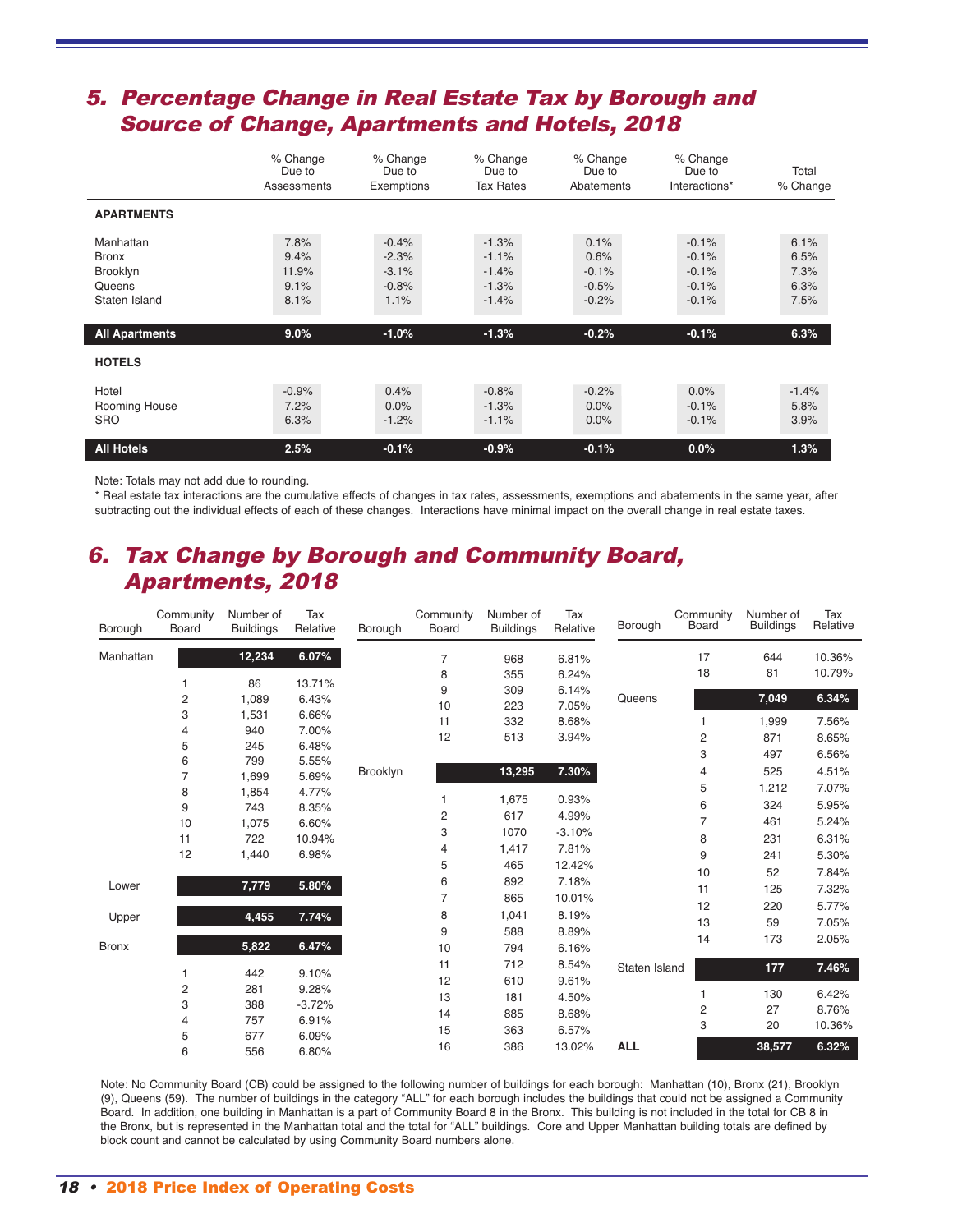# 7. Expenditure Weight, Price Relatives, Percent Changes and Standard Errors, All Hotels, 2018

| Spec |                                     | Expenditure | Price           | $\%$      | Standard |
|------|-------------------------------------|-------------|-----------------|-----------|----------|
| #    | Item Description                    | Weight      | Relative Change |           | Error    |
| 101  | <b>TAXES</b>                        | 0.4104      | 1.0129          | 1.29%     | 0.8890   |
|      |                                     |             |                 |           |          |
| 205  | Social Security Insurance           | 0.0487      | 1.0368          | 3.68%     | 0.0000   |
| 206  | Unemployment Insurance              | 0.0085      | 0.8717          | $-12.83%$ | 0.0000   |
| 208  | <b>Hotel Private Health/Welfare</b> | 0.0565      | 1.0444          | 4.44%     | 0.0000   |
| 209  | <b>Hotel Union Labor</b>            | 0.3158      | 1.0350          | 3.50%     | 0.0000   |
| 210  | <b>SRO Union Labor</b>              | 0.0123      | 1.0350          | 3.50%     | 0.0000   |
| 211  | <b>Apartment Value</b>              | 0.1165      | 1.0268          | 2.68%     | 0.5017   |
| 212  | Non-Union Superintendent            | 0.3149      | 1.0533          | 5.33%     | 0.8429   |
| 216  | Non-Union Janitor/Porter            | 0.1268      | 1.0439          | 4.39%     | 8.0657   |
|      |                                     |             |                 |           |          |
|      | <b>LABOR COSTS</b>                  | 0.1498      | 1.0401          | 4.01%     | 1.0578   |
| 301  | Fuel Oil #2                         | 0.6016      | 1.1894          | 18.94%    | 0.8626   |
| 302  | Fuel Oil #4                         | 0.0144      | 1.2169          | 21.69%    | 1.2079   |
| 403  | Electricity #3, 82,000 KWH          | 0.2228      | 1.0412          | 4.12%     | 0.0000   |
| 405  | Gas #2, 65,000 therms               | 0.0297      | 1.1606          | 16.06%    | 0.0000   |
| 406  | Gas #3, 214,000 therms              | 0.1312      | 1.1528          | 15.28%    | 0.0000   |
| 407  | Steam #1, 1.2m lbs                  | 0.0003      | 1.0464          | 4.64%     | 0.0000   |
|      |                                     |             |                 |           |          |
|      | <b>FUEL</b>                         | 0.1368      | 1.1511          | 15.11%    | 0.5192   |
| 401  | Electricity #1, 2,500 KWH           | 0.1307      | 1.0150          | 1.50%     | 0.0000   |
| 402  | Electricity #2, 15,000 KWH          | 0.1360      | 1.0152          | 1.52%     | 0.0000   |
| 404  | Gas #1, 12,000 therms               | 0.0760      | 1.1056          | 10.56%    | 0.0000   |
| 410  | Water & Sewer                       | 0.6573      | 1.0000          | 0.00%     | 0.0000   |
|      | <b>UTILITIES</b>                    | 0.0470      | 1.0120          | 1.20%     | 0.0000   |
|      |                                     |             |                 |           |          |
| 501  | Repainting                          | 0.1350      | 1.0627          | 6.27%     | 1.1710   |
| 502  | Plumbing, Faucet                    | 0.0507      | 1.0242          | 2.42%     | 0.9129   |
| 503  | Plumbing, Stoppage                  | 0.0491      | 1.0292          | 2.92%     | 1.0119   |
| 504  | Elevator #1, 6 fl., 1 e.            | 0.0221      | 1.0490          | 4.90%     | 1.7639   |
| 505  | Elevator #2, 13 fl., 2 e.           | 0.0189      | 1.0738          | 7.38%     | 3.9291   |
| 506  | Elevator #3, 19 fl., 3 e.           | 0.0172      | 1.0949          | 9.49%     | 4.7679   |
| 507  | <b>Burner Repair</b>                | 0.0163      | 1.0230          | 2.30%     | 1.9380   |
| 508  | Boiler Repair, Tube                 | 0.0180      | 1.0302          | 3.02%     | 2.9108   |
| 509  | Boiler Repair, Weld                 | 0.0188      | 1.0297          | 2.97%     | 4.2823   |
| 511  | Range Repair                        | 0.0775      | 1.1167          | 11.67%    | 5.6723   |
| 512  | Roof Repair                         | 0.0203      | 1.0377          | 3.77%     | 1.5333   |
| 514  | Floor Maint. #1, Studio             | 0.0005      | 1.0320          | 3.20%     | 2.3881   |
| 515  | Floor Maint. #2, 1 Br.              | 0.0009      | 1.0321          | 3.21%     | 2.3920   |
| 516  | Floor Maint. #3, 2 Br.              | 0.0083      | 1.0322          | 3.22%     | 2.3966   |
| 517  | <b>Extermination Services</b>       | 0.0228      | 1.0149          | 1.49%     | 1.2022   |

| Spec<br># | Item Description              | Expenditure<br>Weight | Price<br>Relative Change | $\frac{1}{\alpha}$ | Standard<br>Error |
|-----------|-------------------------------|-----------------------|--------------------------|--------------------|-------------------|
| 518       | Linen/Laundry Service         | 0.1186                | 1.0476                   | 4.76%              | 4.8480            |
| 519       | <b>Electrician Services</b>   | 0.0228                | 1.0052                   | 0.52%              | 0.3797            |
| 805       | Paint                         | 0.0516                | 1.0354                   | 3.54%              | 1.0514            |
| 808       | <b>Bucket</b>                 | 0.0216                | 0.9745                   | $-2.55%$           | 2.3123            |
| 810       | Linens                        | 0.0702                | 0.9767                   | $-2.33%$           | 11.0769           |
| 811       | <b>Pine Disinfectant</b>      | 0.0098                | 0.9861                   | $-1.39%$           | 3.0524            |
| 813       | <b>Switch Plate</b>           | 0.0141                | 0.9945                   | $-0.55%$           | 2.1259            |
| 815       | <b>Toilet Seat</b>            | 0.0197                | 1.0518                   | 5.18%              | 6.8712            |
| 816       | <b>Deck Faucet</b>            | 0.0248                | 1.0232                   | 2.32%              | 3.5341            |
| 817       | Large Trash Bags              | 0.0303                | 1.0027                   | 0.27%              | 2.9836            |
| 818       | <b>Extermination Services</b> | 0.0303                | 0.9526                   | $-4.74%$           | 4.5193            |
| 902       | Refrigerator #2               | 0.0134                | 1.0301                   | 3.01%              | 1.3136            |
| 903       | Air Conditioner #1            | 0.0081                | 1.0417                   | 4.17%              | 2.4005            |
| 908       | Range #2                      | 0.0056                | 0.9818                   | $-1.82%$           | 2.3689            |
| 909       | Carpet                        | 0.0433                | 1.0409                   | 4.09%              | 3.0033            |
| 910       | Dresser                       | 0.0213                | 1.0768                   | 7.68%              | 8.4192            |
| 911       | Mattress & Box Spring         | 0.0183                | 1.0469                   | 4.69%              | 5.2973            |
|           | <b>MAINTENANCE</b>            | 0.1156                | 1.0375                   | 3.75%              | 0.2436            |
| 601       | <b>Management Fees</b>        | 0.5586                | 1.0081                   | 0.81%              | 1.7612            |
| 602       | <b>Accountant Fees</b>        | 0.0608                | 1.0256                   | 2.56%              | 1.7148            |
| 603       | <b>Attorney Fees</b>          | 0.0873                | 1.0450                   | 4.50%              | 2.5957            |
| 604       | Newspaper Ads                 | 0.0839                | 1.0126                   | 1.26%              | 0.7918            |
| 607       | Envelopes                     | 0.0054                | 1.0148                   | 1.48%              | 1.3542            |
| 608       | P.O. Box                      | 0.0057                | 1.0264                   | 2.64%              | 0.8512            |
| 609       | Copy Paper                    | 0.0056                | 1.0060                   | 0.60%              | 2.2491            |
| 409       | Communications                | 0.1927                | 0.9549                   | $-4.51%$           | 0.0000            |
|           | <b>ADMINISTRATIVE COSTS</b>   | 0.0939                | 1.0026                   | 0.26%              | 1.0173            |
| 701       | <b>INSURANCE COSTS</b>        | 0.0465                | 1.0332                   | 3.32%              | 0.6460            |
|           |                               |                       |                          |                    |                   |

**ALL ITEMS 1.0000 1.0387 3.87% 0.4367**

(CONTINUED, TOP RIGHT)

NOTE: Specs 517, 519, 817 and 818 are newly added for 2018. Specs 901 (Refrigerator #1), 904 (Air Conditioner #2), 907 (Range #1), 801 (Light Bulbs), 802 (Light Switch), 803 (Wet Mop), 804 (Floor Wax), 806 (Pushbroom), 807 (Detergent), 809 (Washers), 812 (Window Cleaner), 814 (Duplex Receptacle), and (Air Conditioner Repair) were removed.